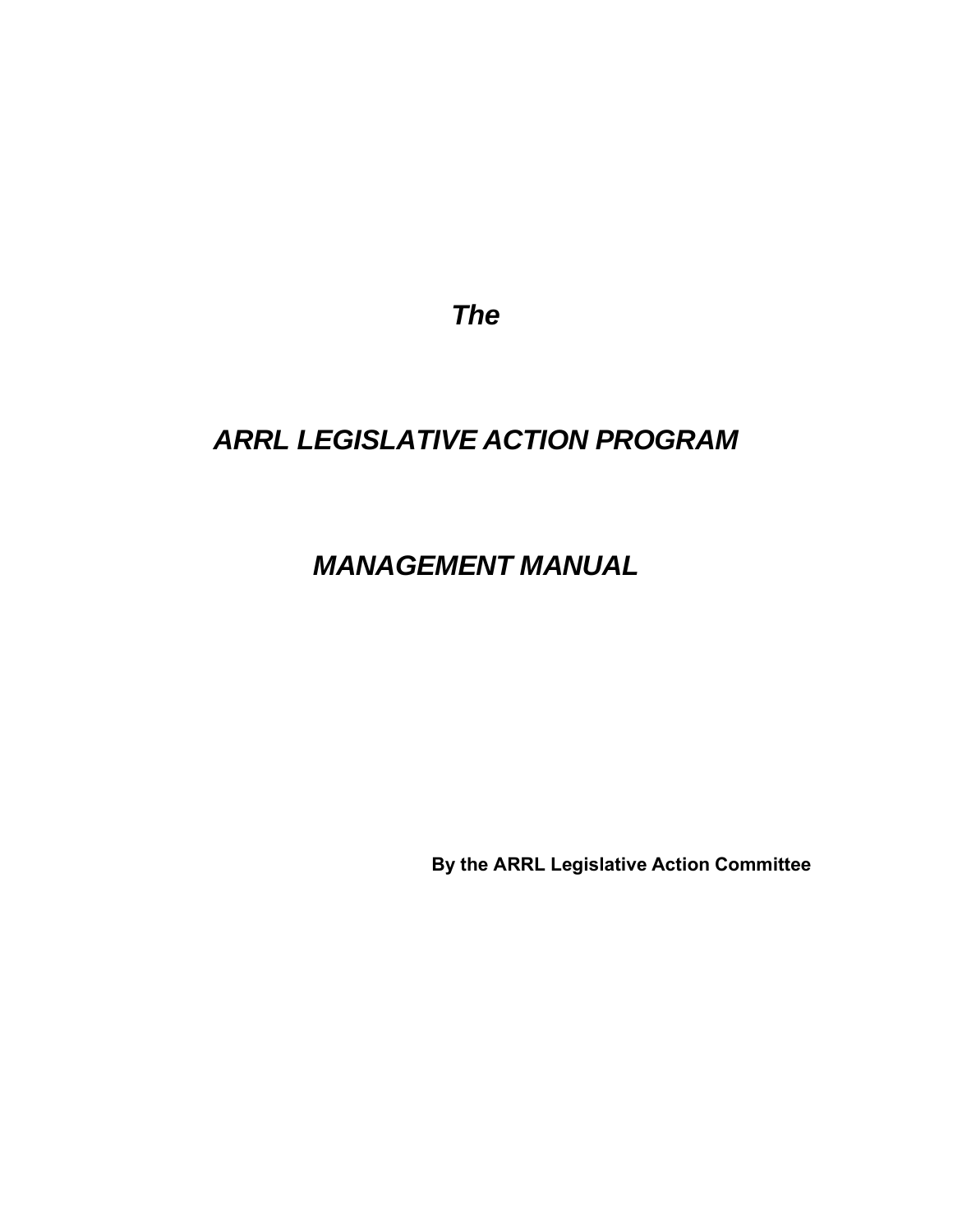| <b>Contents:</b>                                      | page            |
|-------------------------------------------------------|-----------------|
| Introduction                                          | 3               |
| <b>Observations</b>                                   | $\overline{4}$  |
| The first tasks – Staffing                            | $\overline{4}$  |
| <b>Multi-division states</b>                          | $\overline{4}$  |
| Who makes the appointments                            | 4               |
| <b>LAP Certificates</b>                               | 4               |
| After a DLAC, LAC, LAA is appointed                   | 5               |
| <b>Training Volunteers</b>                            | 5               |
| <b>Critical Understanding</b>                         | 6               |
| Term of appointment                                   | 6               |
| Legislative Action Program FAQ                        | $\overline{7}$  |
| Typical Management Chain for LAP                      | 10              |
| Legislative Action Program - Volunteer Qualifications | 11              |
| <b>Division Legislative Action Chair</b>              | 12 <sub>2</sub> |
| Legislative Action Coordinator (state)                | 13              |
| Legislative Action Assistant                          | 14              |
| The ARRL Legislative Action Assistant Handbook        | 16              |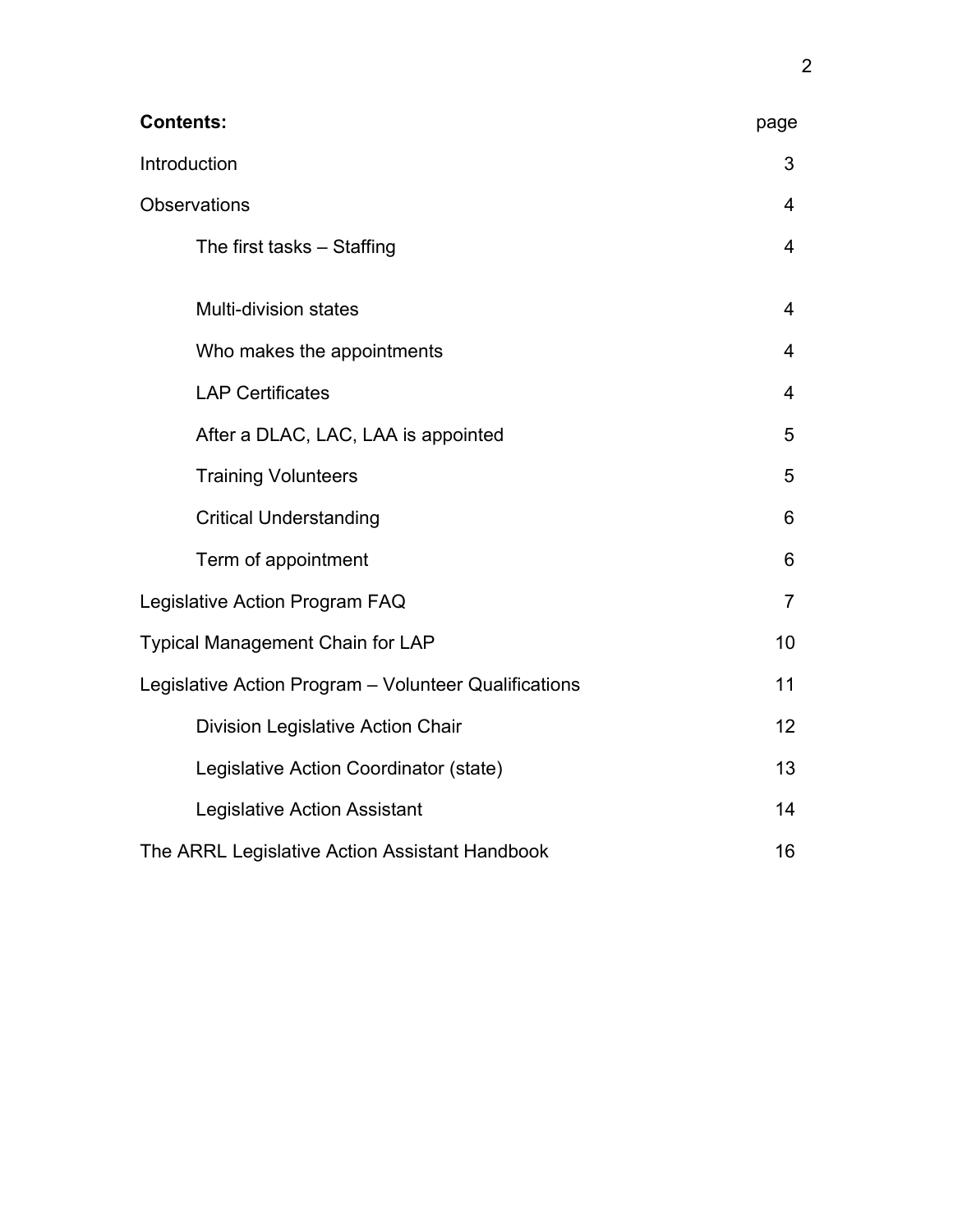#### **Introduction**

The ARRL Legislative Action Program was developed to enable its members to influence Federal legislation through a coordinated program. This Program enables members to become involved in protecting and promoting Amateur Radio. Because the program operates at the Federal level and is managed by the Board of Directors, it is coordinated through the Board and its Directors. Volunteers in the Section Government Liaison program managed by Section Managers are eligible to participate in the Legislative Action Program (LAP) and volunteers in the LAP are similarly eligible to participate in the SGL program.

LAP volunteers must be ARRL members at the time they join the program and throughout their service in it. Any LAP volunteer who allows his membership to lapse must automatically resign or be removed from the program until such time as ARRL membership is renewed. The requirement of ARRL membership is related to IRS rules concerning tax-exempt organizations. See ARRL Legislative Action Program FAQ, items 9 and 10.

This LAP Management Manual is largely an assembly of documents prepared by the Legislative Action Committee. These documents and the comments that preface them should address the majority of questions and procedures that will face the chain of management at the division level (Director, District Legislative Action Chair and Legislative Action Coordinator) of the program.

The following discussion is based on the presumption that the typical LAP organization will be followed. Directors may choose to deviate from this organization if they conclude doing this is in the best interest of their Division.

> The Legislative Action Committee 2006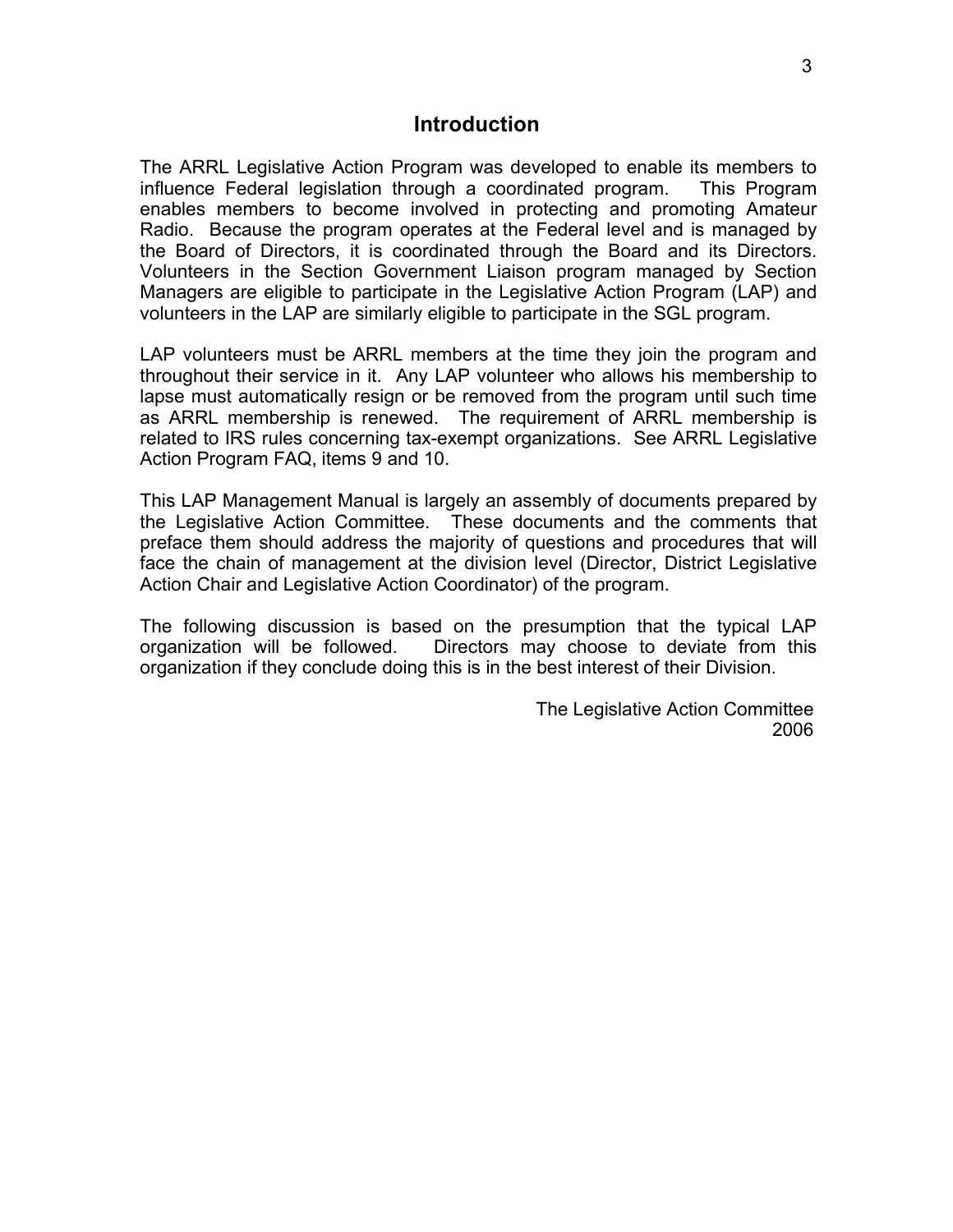# **Observations**

## **The First Tasks -- Staffing**

As we continue to organize the Legislative Action Program (LAP), one important task will be to develop Division staff. An early decision for a Director may be whether to appoint a Division Legislative Action Chair (DLAC) to manage the program under his/her supervision or to retain this management directly. If the decision is made to appoint a DLAC, someone of known ability to work well with others is desirable. After a DLAC has been trained into the position, his primary task is to recruit or guide the recruitment, training and activities of a Legislative Action Coordinator (LAC) for each state (or segment of a state in instances when a state is divided between one or more divisions). DLACs may also need to assist LACs recruiting and train Legislative Action Assistants (LAAs).

LACs also need managerial capability. They will be involved in leading the recruitment, training and activities of LAAs. Ideally, teams of LAAs are assigned to each Congressional District and each Senator within their states. To be realistic we may not be able to achieve ideal staffing for two or more years.

Each LAA team should ideally contain two but no more than three LAAs. LAAs should be appointed primarily based upon their willingness to follow the objectives of the program, their ability to converse intelligently, their ability to understand and learn the basics of the legislative activity we promote or oppose, and their willingness to meet new people to defend and promote Amateur Radio through the ARRL. Again, we may not be able to achieve the ideal situation in staffing LAA teams immediately.

#### **Multi-division States**

As regards states that are divided among two or more divisions, it is recommended the Directors involved with these states coordinate their effort to avoid having multiple LAA teams representing an individual Senator.

#### **Who Makes the Appointments?**

All LAP appointments are made by the Director. DLACs, LACs and LAAs should typically be encouraged to nominate candidates for positions in the LAP.

#### **Certificates**

Special LAP certificates confirming appointments are on the Grassroots area of the ARRL web sight. These may be completed by Directors or DLACs; however, the Director is encouraged to sign each certificate, personally.

### **After a DLAC, LAC or LAA is Appointed**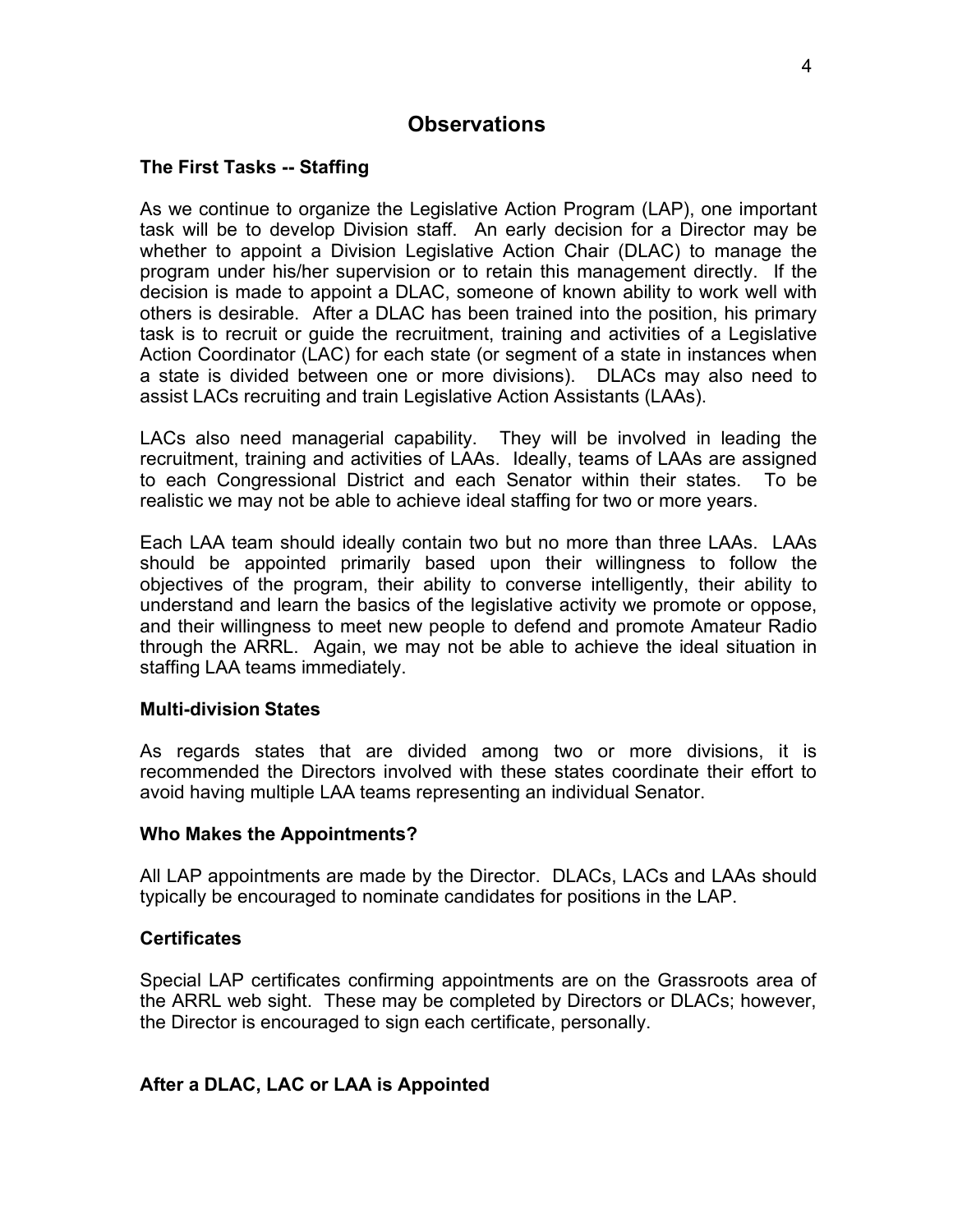Register the new appointee on the roster of volunteers. This is at the Grassroots area of the Members Only web site on arrl.org. Appointees are registered as DLACs, LACs or LAAs. Directors are automatically registered. By registering a volunteer, he receives access to view and often to download from this area. Directors are the only persons who can add and remove DLACs to/from the roster. Directors and DLACs can register and remove LACs and LAAs. LACs can register and remove LAAs, only.

To add or remove appointees to/from the Grassroots Register, go to Members Only, then to Grassroots, then to Register DLAC/LAD/LAA under Online Forms at the right side of the Grassroots page.

#### **Other Information on Grassroots**

A variety of lobbying information, forms, relevant articles and pertinent information are on the Grassroots area. These include numbers of amateurs in Congressional Districts, background information on Congressional bills, the form to report visits with Congressmen, etc. The identity of a member's US Representative and US Senators appear when the Members Only page opens.

### **Training**

Training volunteers can be accomplished in a variety of manners. The most effective manner may be to have the Director or DLAC meet directly with one or more LACs or LAAs. LACs should also learn to train LAAs. When necessary volunteers can self-train using the Grassroots web site and through coaching by a supervisor in the Program.

The need to follow the principles of the Program as described in the LAA Handbook should be stressed. It is critical that LAP volunteers coordinate their tasks with Program management (the ARRL President, CEO, Chief Counsel and Government Relations manager).

Training will most often consist of reviewing the LAP video *Advocating for Amateur Radio.* Each Director has received copies of this DVD. Additional copies may be made for distribution as appropriate. In addition, the video is posted on the Grassroots web area where it can be viewed by members who have been registered to use the Grassroots area. The files, *ARRL Legislative Action Program FAQ, the ARRL Legislative Action Assistant, a Handbook a Handbook of Operation,* are also useful for training or recruiting new appointees.

As Division LAP management becomes more familiar with advocacy, it will also become more familiar with training volunteers. We should not let the absence of total clarity as we begin this Program stop us from getting it underway, however.

### **Crucial Understanding**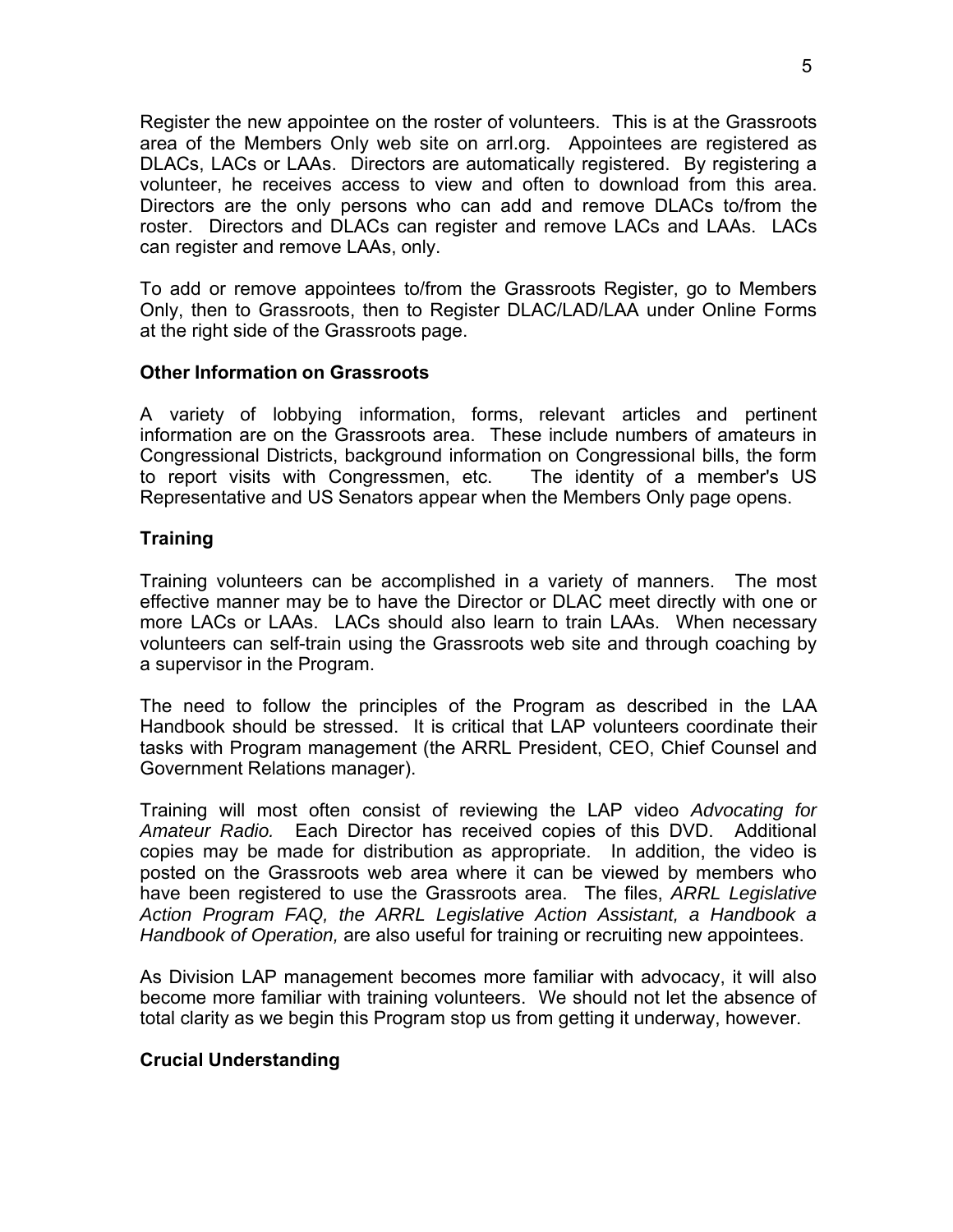It is crucial to the success of the LAP that a volunteer practices patience. It is very tempting for volunteers to want to go into action immediately. Often, this would be the worst thing to do. Instead, they need to wait until the LAP management team asks us to take action. This action may be to make office visits to members of key House or Senate Committee, to make office visits to all House or Senate members, or to write letters. In some instances, all members will be encouraged to write letters to their Congressmen. Prototype letters will be made available by the Program Management Team.

Each step in the LAP is highly important when performed at the proper time and reasonably proper manner (no one should expect perfection). When performed at an inappropriate time and manner that does not follow the outlined plans of the LAP, much of the potential for obtaining a favorable response from Congressmen can be lost.

### **Term of Appointment**

The length of appointment for DLACs, LACs and LAAs is not specified, and, therefore, is at the discretion of the Director. Some rules of order for conducting the business of organizations indicate that appointments such as these expire at the end of the term of the person who makes the appointment or can be canceled at the pleasure of the appointing officer. Reappointment, of course, is a possibility provided both the appointer and the appointee agree.

It is suggested that any LAP appointee who does not continue to meet the requirements for serving in the Program should resign or be removed from the appointment.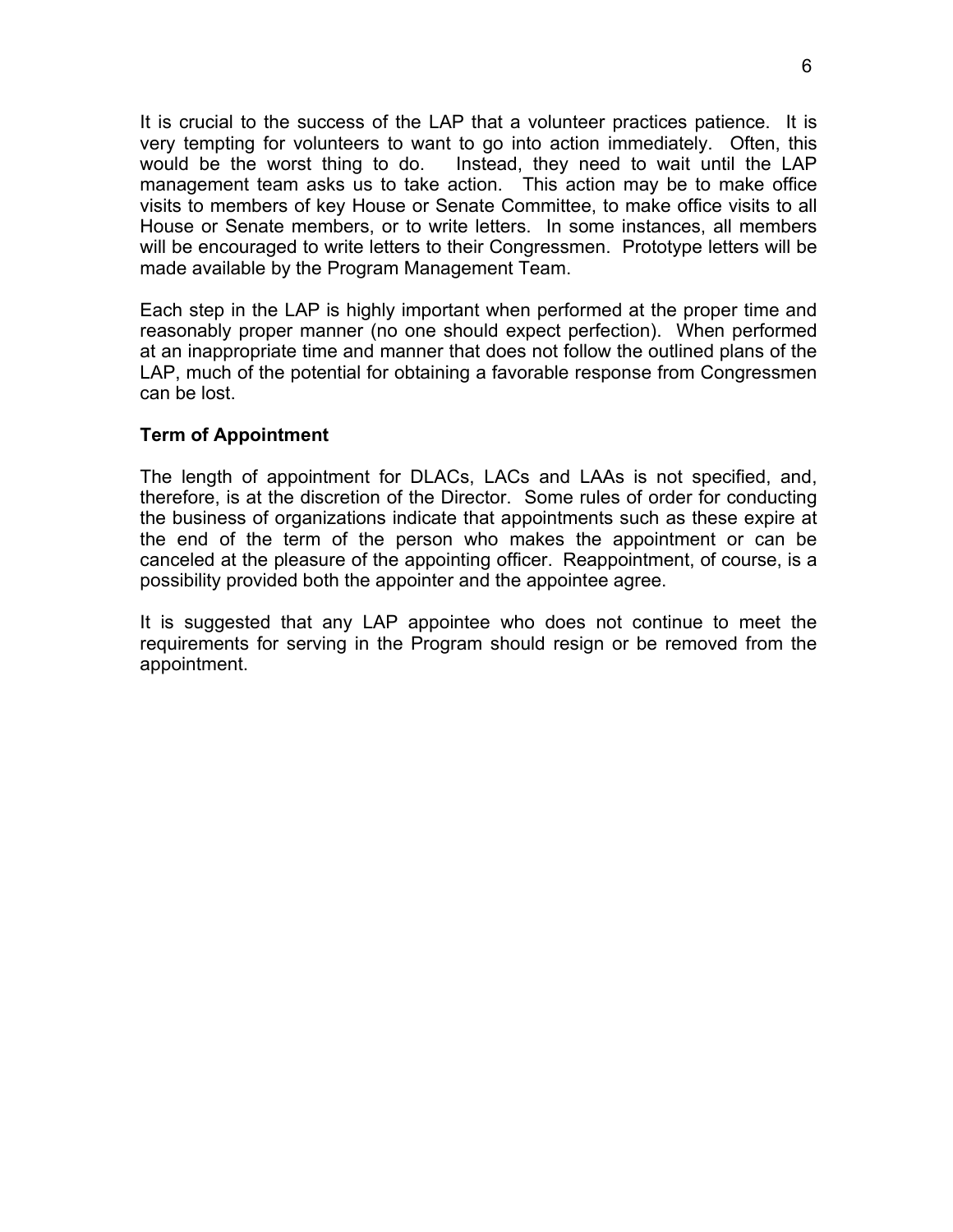# **ARRL Legislative Action Program FAQ**

1. What is the ARRL Legislative Action Program?

*The ARRL Legislative Action Program is designed to make it possible for ARRL members to promote and protect Amateur Radio through coordinated, legitimate political action at the Federal government level.*

2. Why should I become involved in this program? Isn't talking with our Congressmen a waste of time?

*Federal Legislators frequently vote based upon their understanding of the wishes of their constituents. As a constituent, your opinion is important to them.*

*Elected officials view their constituents as "resources" and want to hear from them. They need input from their constituents to gauge positions on a piece of legislation and determine how it will impact the voters in their districts. As a licensed Amateur Radio operator, you can provide a valuable resource to your member of Congress. More often than not, the knowledge Legislators have of Amateur Radio is fairly limited. Therefore, your combination of being a constituent and a federally licensed operator can help make a difference by ensuring that your Congressman and staff receive the balanced information they need to make good decisions on Amateur Radio related legislation.*

- 3. How is this Program organized?
	- A. *The ARRL Board of Directors (Board) selects legislation that is to be supported or opposed through the Program.*
	- B. *The ARRL Chief Executive Officer (CEO) manages the day-to-day operations of the Program.*
	- C. *The ARRL President monitors operation of the Program and reports on this to the Board and, between Board meetings, to the ARRL Executive Committee (EC). The EC ensures compliance with the policies of the Board during periods between Board meetings.*
	- D. *Each ARRL Division Director is responsible for the operations of the Program in his/her Division. The Director may appoint a Division Legislative Action Chair (DLAC) to manage on his behalf. The Director or DLAC appoints, trains and manages one or more Legislative Action Coordinators (LAC) for each state in the Division.*
	- E. *The LAC appoints, trains and manages Legislative Action Assistants (LAAs) to meet with Federal Legislators/Congressmen or with their legislative aides in their offices "back home." The discussions and the materials left after the meetings encourage Legislators to support laws friendly to Amateur Radio.*
	- F. *Visits to Legislators' "home" offices are made only when requested by ARRL Legislative Action Program managers through Division officials. These visits may involve key Legislators or all Legislators.*
	- G. *Depending on the specific situation, managers in the Program will be requested to have all members in relevant Divisions, states or*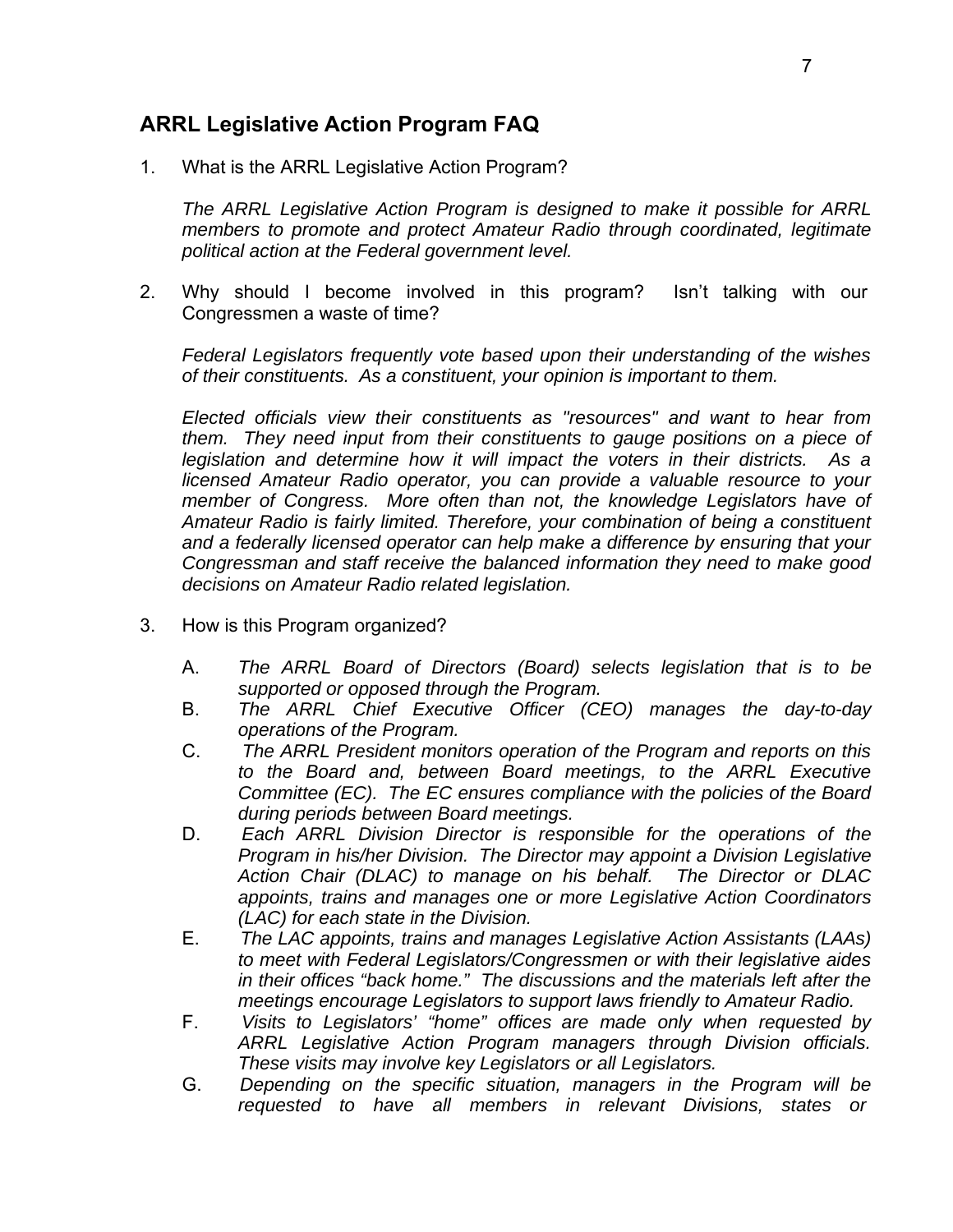*Congressional Districts to write in support of the ARRL legislative position to their Federal legislators.*

4. Who chooses which legislation we will support or oppose?

*The ARRL Board of Directors chooses the legislation to support or to oppose.*

5. Who develops strategies and tactics for the Program?

*The ARRL President, ARRL CEO, ARRL General Counsel, ARRL Executive Committee and the Congressional Relations firm the League retains work together to develop strategies and tactics to be used in the Program.*

6. Why doesn't the Program operate at the state and local levels of government as well as Federal?

*Each Section Manager (SM) is encouraged to maintain a program in the Section to support or oppose legislation at the state and local levels. A person known as the State Government Liaison (SGL) typically heads this program. The SGL position was established in Minute 20 of the July 1982 Board Meeting. Persons who*  participate in the state and local program may also choose to participate in the *Federal program and vice versa. To learn more about this state and local program, contact your Section Manager at http://www.arrl.org/sections/.*

7. I thought ARRL is a tax-exempt non-profit organization and that US IRS rules do not allow it to become involved in lobbying and the law-making process. What's going on here?

*ARRL is a tax-exempt non-profit organization as defined by section 501(c)(3) of the Internal Revenue Code. As discussed in the "It Seems to Us" editorial in the August 2006 issue of QST, "What is prohibited* [*to us and other tax-exempt nonprofit groups*] *is any involvement in a political campaign. Under the Internal Revenue Code, all section 501(c)(3) organizations are absolutely prohibited from directly or indirectly participating in, or intervening in, any political campaign on behalf of (or in opposition to) any candidate for elective pubic office. The prohibition applies to all campaigns at the Federal, state and local level, and violating it could result in revocation of tax-exempt status."*

*Also explained in the August 2006 QST editorial, ARRL is allowed to promote or work against specific public policy issues. Issues we have found of significant interest to Amateur Radio include Federal legislation to control excessive interference from Broadband Over Power Lines, Federal legislation to protect Amateur Radio frequencies and Federal legislation essentially to ensure all amateurs are allowed to install an antenna.*

8. I have often contributed to and worked for one or more political candidates in my area. Do I need to stop being active in political campaigns if I work in the ARRL Legislative Action Program?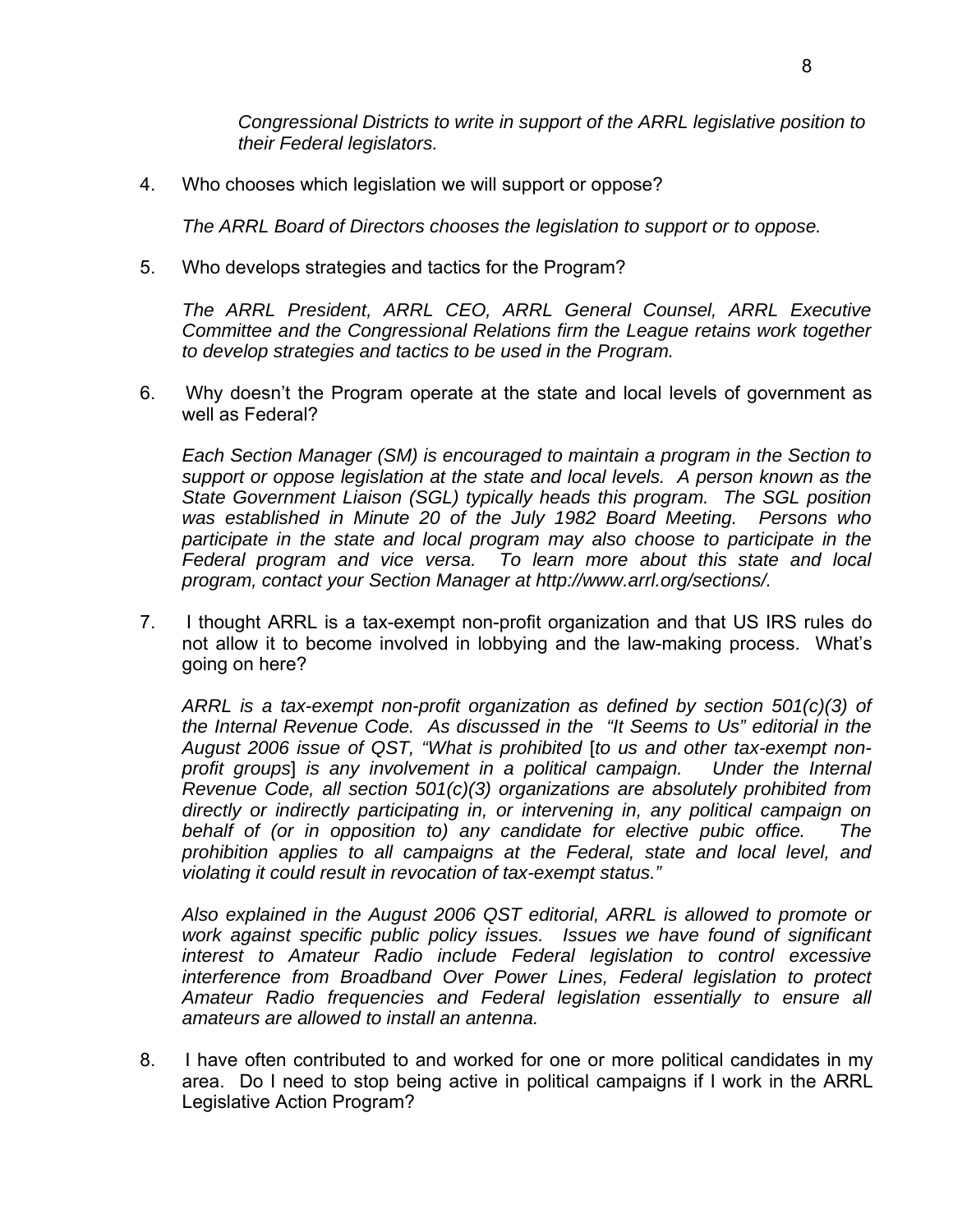9. Who is eligible to participate in the Program?

*ARRL members who are willing to follow the guidelines of the Program are eligible to participate in it. Members who wish to become Division Legislative Action Chairs (DLACs), Legislative Action Coordinators (LACs) and Legislative Action Assistants (LAAs) need to participate in a brief training program before making calls on legislators.*

*10.* I am not a member of ARRL, why can't I participate in the Program?

*We would like to be able to work with all amateurs to make this program as successful as possible; however, Federal IRS regulations place limits on the amount of effort ARRL as a 501(c)(3) tax-exempt organizations, can devote to nonmembers regarding legislative affairs. We invite you to join ARRL and become a key part in this program. For information on ARRL, go to http://www.arrl.org/arrl.html.*

11. How do participants in the ARRL Legislative Action Program get information and materials needed to call on or write to US Representatives and Senators?

*Background information on legislation, the names and addresses of "your" Congressmen, educational leave-behind leaflets and more that are needed to make visits to Congressional offices can be found at the Grassroots link on the Members Only area of www.arrl.org. This information is available to be printed out.*

*Draft letters to Congressmen are similarly available at this same location.*

*Training materials for Legislative Action Assistants are available through the Director/Division Legislative Action Chair and Legislative Action Coordinator as well as being on the Grassroots web link.*

> *Ad hoc* Legislative Action Committee *090706*

Typical Management Chain for Legislative Action Program

Step No. 1: Board of Directors Designates Legislation to Impact.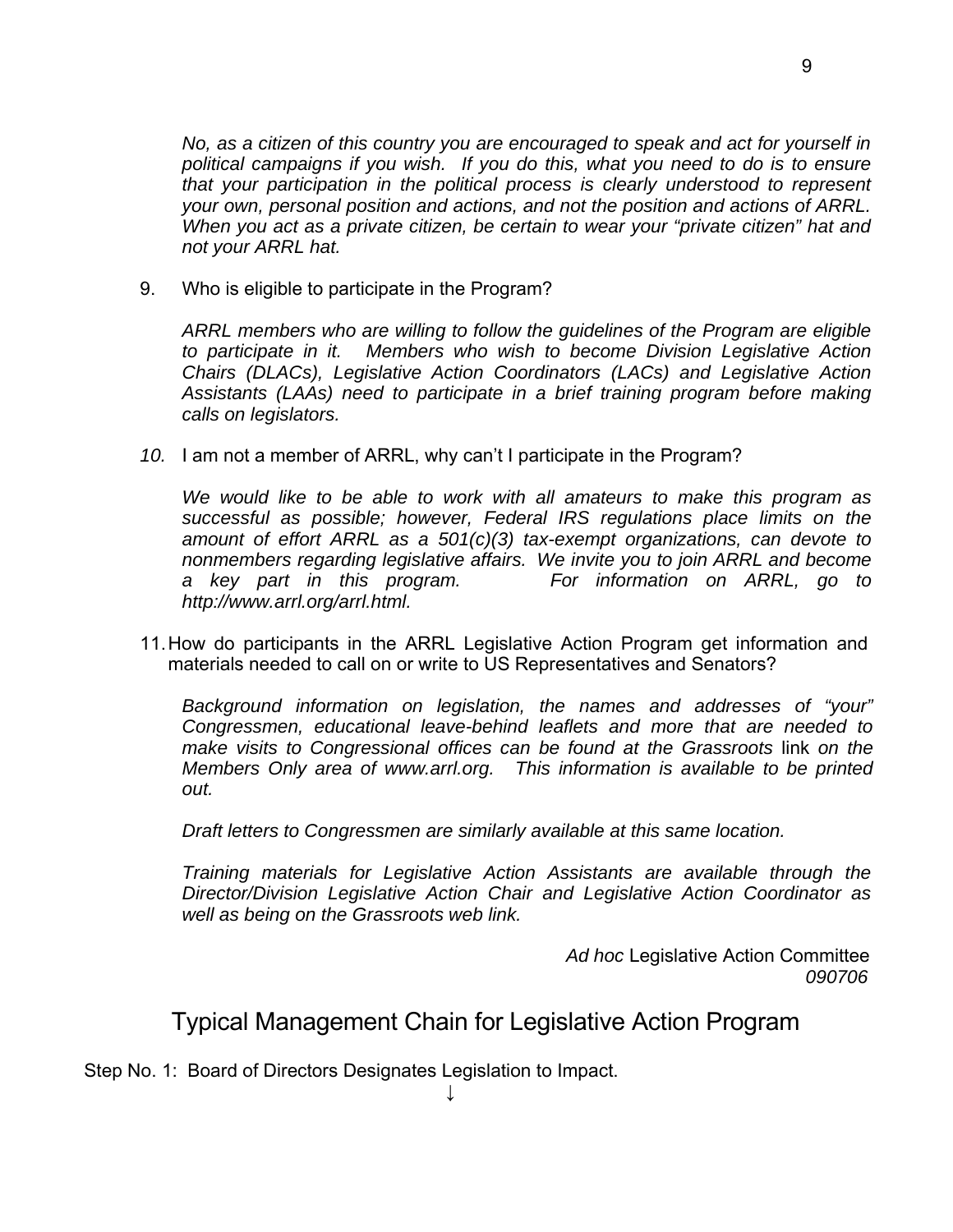Step No. 2: President, CEO, Chief Counsel and Government Relations Firm Develop Strategy.

**↓** Step No. 3: Activation, monitoring and discontinuation of action. a. CEO Activates Strategy at Indicated Time in Relevant Divisions. b. CEO directs day-to-day Operation. ← ← ← ← **↑** c. President monitors day-to-day Operation; keeps Board informed as appropriate. d. CEO states when/if action on a project should be discontinued. ↑ ↓ Step No. 4: Directors or Division Legislative Action Chairs (DLAC) Activate Strategy through Relevant Legislative Action Coordinator(s) (LAC) in Relevant States ↑ ↓ Step No. 5 Legislative Action Coordinators (LAC) Activate Strategy through Legislative Action Assistant (LAA) Teams in Relevant Congressional Districts or Senators' ↑ Home Offices. ↓ Step No. 6: Legislative Action Assistants (LAA) Receive necessary Background ↑ Information and Tools for Discussions with Congressmen/aides from LAC or download these from the ARRL Web Site. ↑ ↓ Step No. 7: LAA Teams meet with Congressmen/aides. ↑ ↓ Step No. 8: LAA Teams Report on Meeting to CEO who shares the information with the President and Government Relations Firm.  $\rightarrow \rightarrow$ ↑ ↓ Step No. 9: CEO advises Director/DLAC of any follow-up Action to be taken subsequent

to LAA Team visit. Director/DLAC passes instruction to LAA Team via LAC.

Legislative Action Committee 7Dec06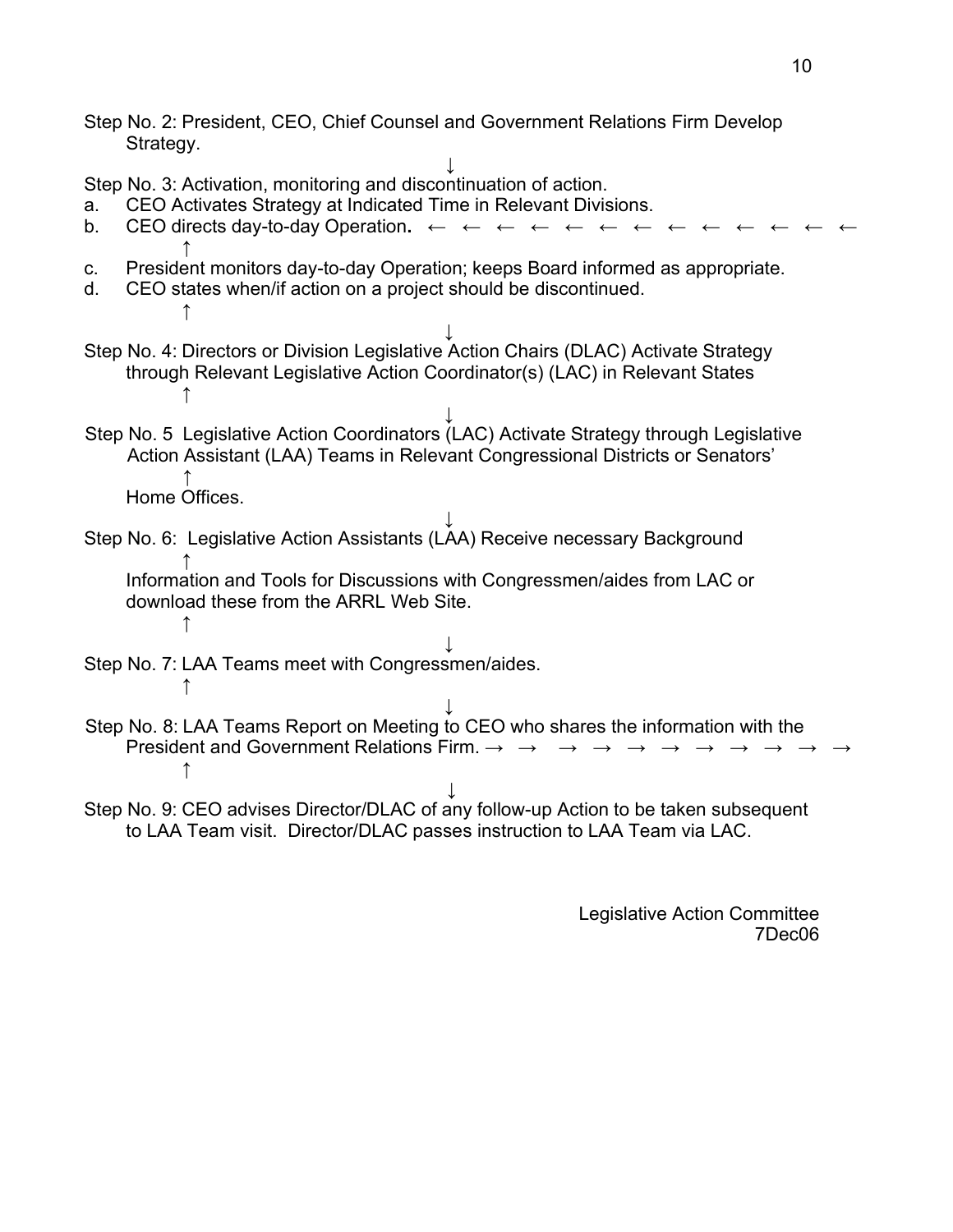# **ARRL Legislative Action Program: Volunteer Qualifications**

The following is a short summary of the program, and descriptions of volunteer positions for appointees operating within the ARRL Legislative Action Program.

## **Introduction**

The ARRL Legislative Action Program (LAP) was established by the ARRL Board of Directors to provide a mechanism for ARRL members to be aware of and respond to future and pending Federal legislative matters that could affect Amateur Radio; either positively or negatively. The program provides a methodology for ARRL members to act through coordinated, legitimate political action at the Federal level. In contrast to local programs operating within each ARRL section, this is a national (Federal) effort.

Each ARRL Division Director is responsible for the operation of the program in his/her respective Division. It is his/her responsibility to appoint members to the various posts operating within the LAP structure. Within this structure, there are three key positions. The Director or the Division Legislative Action Chair (DLAC), if the Director chooses to appoint one, is the overall manager of this program within the Division. The state Legislative Action Coordinator (LAC) is responsible for coordination within a state. Legislative Action Assistants (LAA) serve as the "foot solders" within their community and congressional districts, and as conduits to their respective Federal elected officials.

Due to the nature of this program, we believe a rapid response will occasionally be required. The structure of the ARRL Legislative Action Program by the Board provides for both a source of information and a timeline for implementation. This information, in concert with the League's congressional relations firm in Washington DC, is the basis for contacting Federal elected officials to provide information and ask for support at the Federal level. Attached are the descriptions for these positions.

The following pages list the three positions or levels within the ARRL Legislative Action Program and are designed to help ARRL directors fill these important positions with the best-qualified people available. The document is both an attempt to describe the job and describe the qualities of a successful candidate. Current membership in ARRL and a willingness to learn the job and to serve are the most important overall qualifications.

The *ad hoc* Legislative Action Committee

091006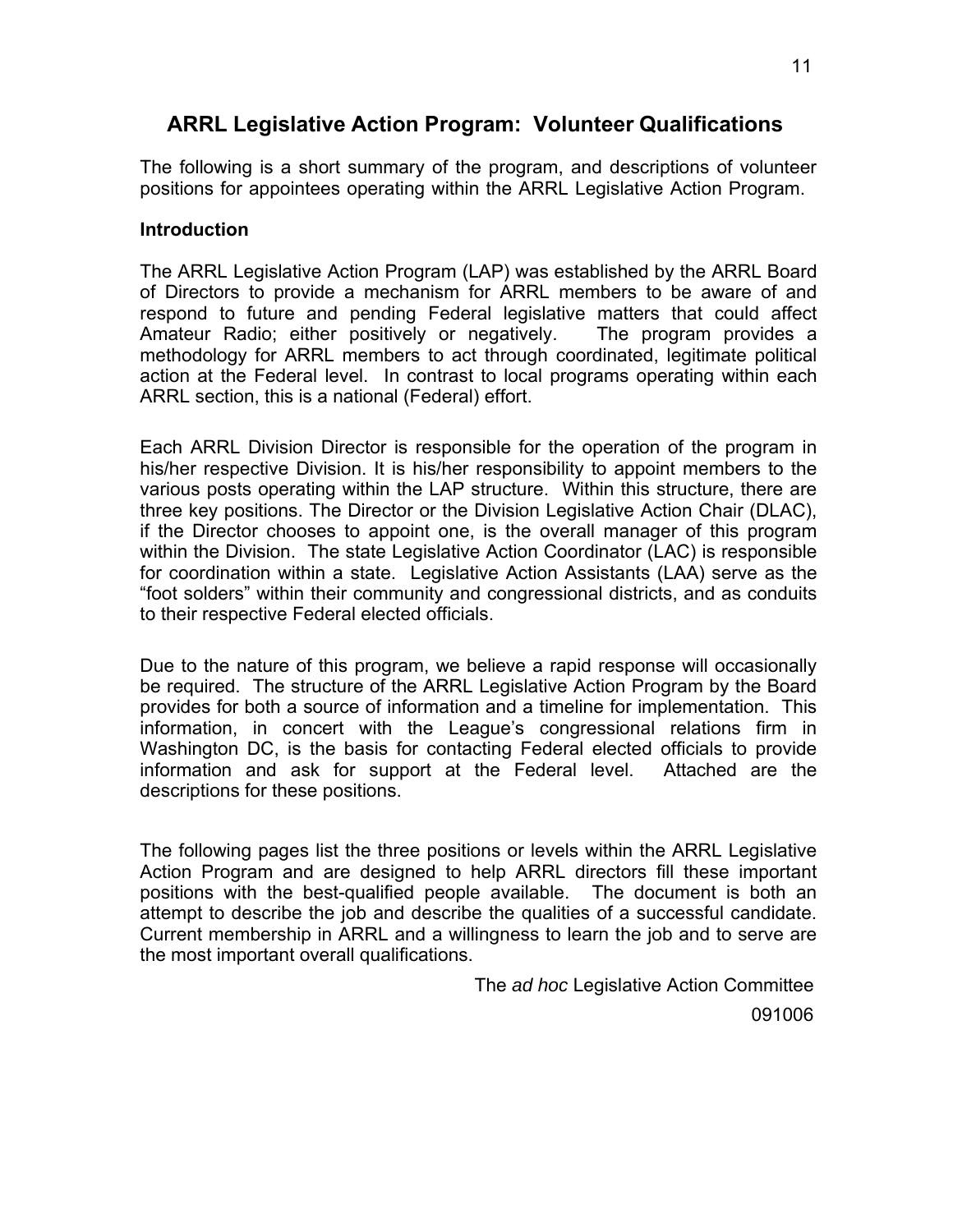# **Division Legislative Action Chair (DLAC)**

This position can be appointed by the Director to administer the program or may be the Director him/herself. Typically no more than one in a Division – becomes a Division cabinet member. The following discussion presumes a DLAC is appointed.

# **Important considerations for the DLAC:**

- 1. Must be a current member of ARRL.
- 2. Must be a registered voter who has voted in a recent election.
- 3. Must be readily accessible by both phone and e-mail.
- 4. Must be familiar with the workings of the program. (Please have them read the material previously provided by the "Legislative Action Committee" so they will understand their positions and function.)
- 5. Will be responsible for maintaining an up-to-date database of people working in the Program -- names, calls, addresses, and legislative district. They will periodically provide the Director with the most recent version of this information.
- 6. Must be willing to administer the program division wide.
- 7. Must have the skills necessary to work with and motivate volunteers.
- 8. Must be willing to recruit volunteers to fill LAC and LAA positions.

# **Primary Responsibilities of the DLAC:**

- 1. A Division Legislative Action Chair (DLAC) acts on behalf of the Director as the focal point for the Legislative Action Program in his ARRL division. Any person appointed to fill this role by the Division Director is responsible for the successful operation of the program in the Division.
- 2. The DLAC is a member of the Division cabinet.
- 3. The DLAC is responsible for identifying ARRL members to serve as Legislative Action Coordinators (LAC) for the states in the Division, and for recommending these members to the Division Director for appointment
- 4. The DLAC is responsible for insuring the Legislative Action Coordinator (LAC) for each state is knowledgeable about the Program to insure appropriate communication with Federal legislators.
- 5. The DLAC is responsible to insure LACs and LAAs understand their roles.
- 6. The DLAC keeps the Division Director informed regarding the adequacy of information received from Headquarters, that it is understood, and that appropriate action is taken by the LACs and LAAs.
- 7. The DLAC insures each Legislative Action task is completed within the timeline established by Program leaders.

# **Skills and Knowledge of value to the DLAC:**

.

- 1. An understanding of the Federal political environment.
- 2. The ability to serve the members in an executive oversight role.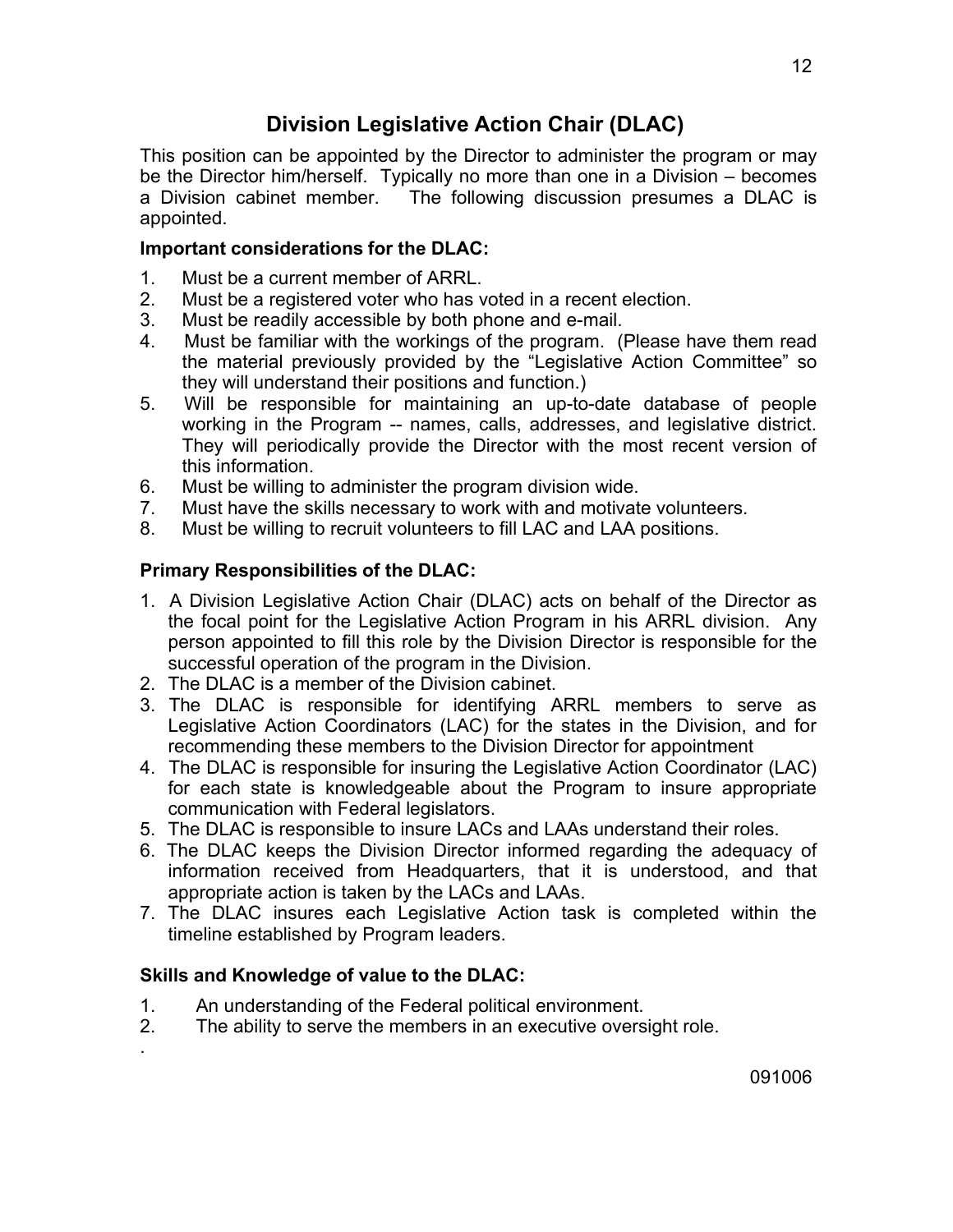# **Legislative Action Coordinator (LAC)**

Typically, there will be one appointed for each state in a Division; however, more than one may be appointed for a state if necessary.

Some directors may eventually wish to have more than one LAC in states or sections with a large number of congressional districts. The Director may want to start with one position and expand latter. The Director will probably not be able to achieve the ideal number as the program is initially implemented.

## **Import Considerations for LACs:**

- 1. Must be a current member of ARRL.
- 2. Must be a registered voter and have voted in a recent election.
- 3. Must be readily accessible by both phone and e-mail.
- 4. Must be familiar with the workings of the program. (Please have them read the material previously provided by the Legislative Action Committee so they will understand their position and function.)
- 5. Is responsible for maintaining an up-to-date database of people working in the Program – names, calls, address and legislative districts – in their state or area of the state. They will periodically provide the Director or DLAC with the most recent version of this information.
- 6. Must be willing to administer the program in the geographical area assigned to them.
- 7. Must have the skills necessary to work with volunteers and to motivate them.
- 8. Must be willing, when necessary, to recruit volunteers to fill local positions (Legislative Action Assistants).

# **Primary Responsibilities of the LAC:**

- 1. Identify and recommend appointments to the LAA positions in his/her state.
- 2. Train and manage LAAs in congressional districts in the state.
- 3. Receive, document and explain various legislation and communications between the DLAC, LAA and himself
- 4. Speak to local clubs about the Legislative Acton Program.

# **Skills and Knowledge of use to the LAC:**

Have the ability to work with ARRL members to train them to become effective teams in the Program.

091006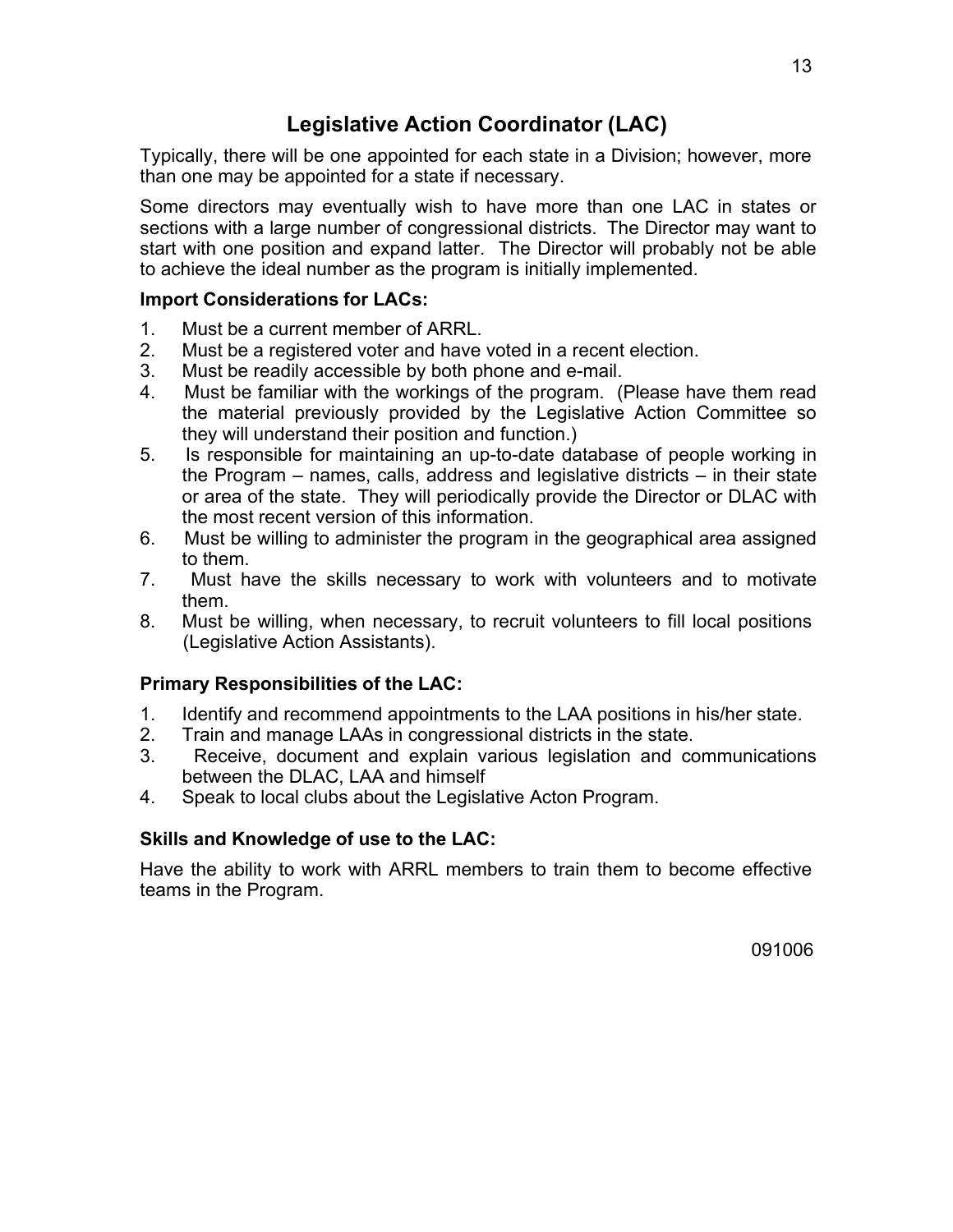# **Legislative Action Assistant (LAA)**

The number of LAAs in a state depends upon the number of US Senators and US Representatives for the state. LAAs work in teams of two or three members to visit local Federal legislators. Their activities are coordinated by the LAC.

LAAs are the front line troops who will make the all-important contacts in congressional districts. In the case of key legislative districts, you may wish to identify five or six members to form two LAA teams. These teams will be able to share the task of making all important visits to their local legislators to put a face to the Amateur Radio issues with which the Legislative Action Program in concerned. While only two or three should be the number making the visit, potential scheduling problems may dictate the wisdom of recruiting a larger than necessary for a group. But avoid allowing more than one team to make visits to a legislator on the same legislative issue. Visits by multiple teams may create confusion during visits and may result in the Congressman receiving a confused message about ARRL legislative goals.

## **Important Considerations for LAAs:**

- 1. Must be a current member of ARRL.
- 2. Must be a registered voter who has voted in recent elections.
- 3. Must be readily accessible by both phone and e-mail.
- 4. Must be familiar with the workings of the program. (Please have them read the material previously provided by the Legislative Action Committee so they will understand their place and function.)
- 5. Must have the skills necessary to work in a two or three person team.
- 6. Must be reasonably articulate and presentable.
- 7. Must be willing, when needed, to help recruit additional registered voters who are also ARRL members living and voting in the Congressional district.
- 8. Must be willing to coordinate receipt of material and training needs to fulfill the mission of the Program.
- 9. Must be willing to speak to local clubs about the ARRL Legislative Action Program
- 10. Must clearly understand their mission, as LAAs during meetings with legislators or their aides, is to discuss **only** Amateur Radio legislative issues selected to be supported or opposed through the Legislative Action Program. As private citizens, LAAs may wish to support of oppose other hot-button issues of their choosing, but they must avoid appearing to do this in the name of ARRL. These personal hot-button issues should be discussed in meetings separate from meetings held on behalf of the Legislative Action Program.

# **Primary Responsibilities of the LAA:**

1. Schedule face-to-face meetings with local legislative staff and members of the US House of Representatives or US Senate.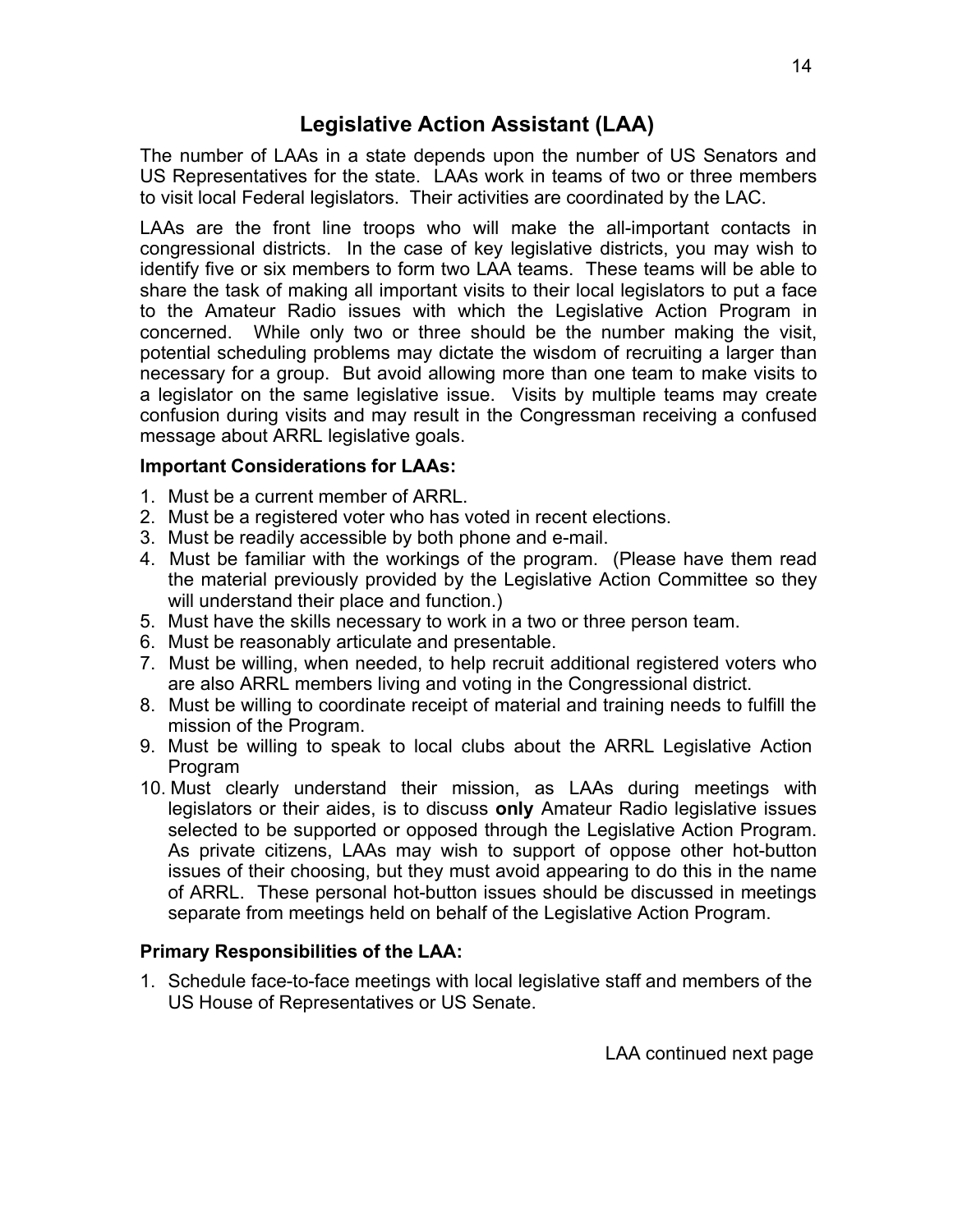- 2. Make follow up visits and stay in contact with the Congressional office over a long period of time to keep the Legislator current about Amateur Radio issues important to ARRL.
- 3. Request Congressmen support or oppose certain bills or resolutions.
- 4. Explain the legitimacy of the ARRL position on Federal legislation.
- 5. Work in a coordinated team of ARRL members in the local area who desire to make the ARRL Legislative Action Program a success.

### **Skills and Knowledge of use to the LAA:**

- 1. Be a personal acquaintance with or be motivated to become acquainted with local Federal legislative staff and elected officials.
- 2. Have the ability to work with other local ARRL members to coordinate a team to participate effectively in the Program.

091006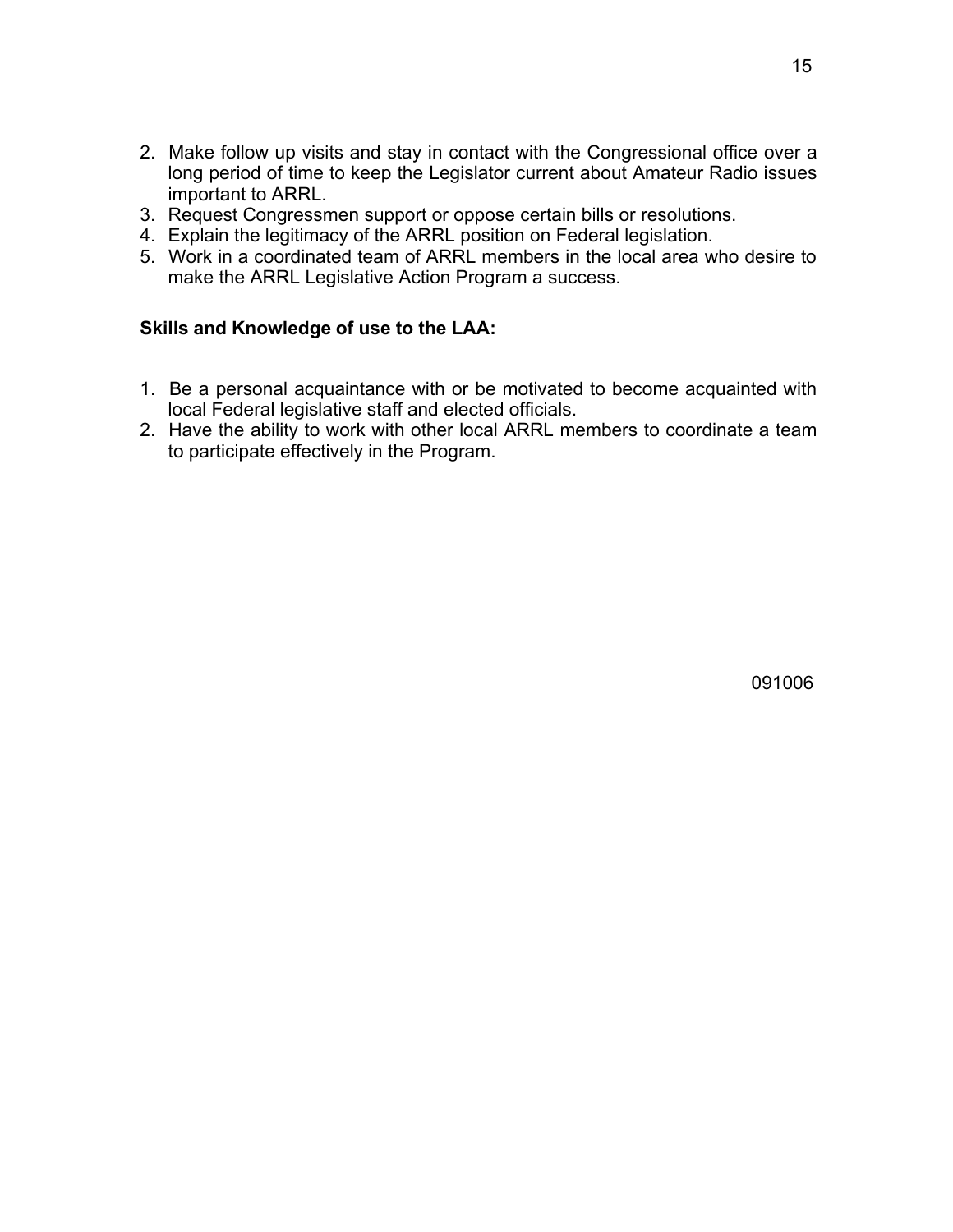# The



# ARRL

# Legislative Action

# Assistant

# A Handbook Of Operation

By The ARRL *ad hoc* Legislative Action Committee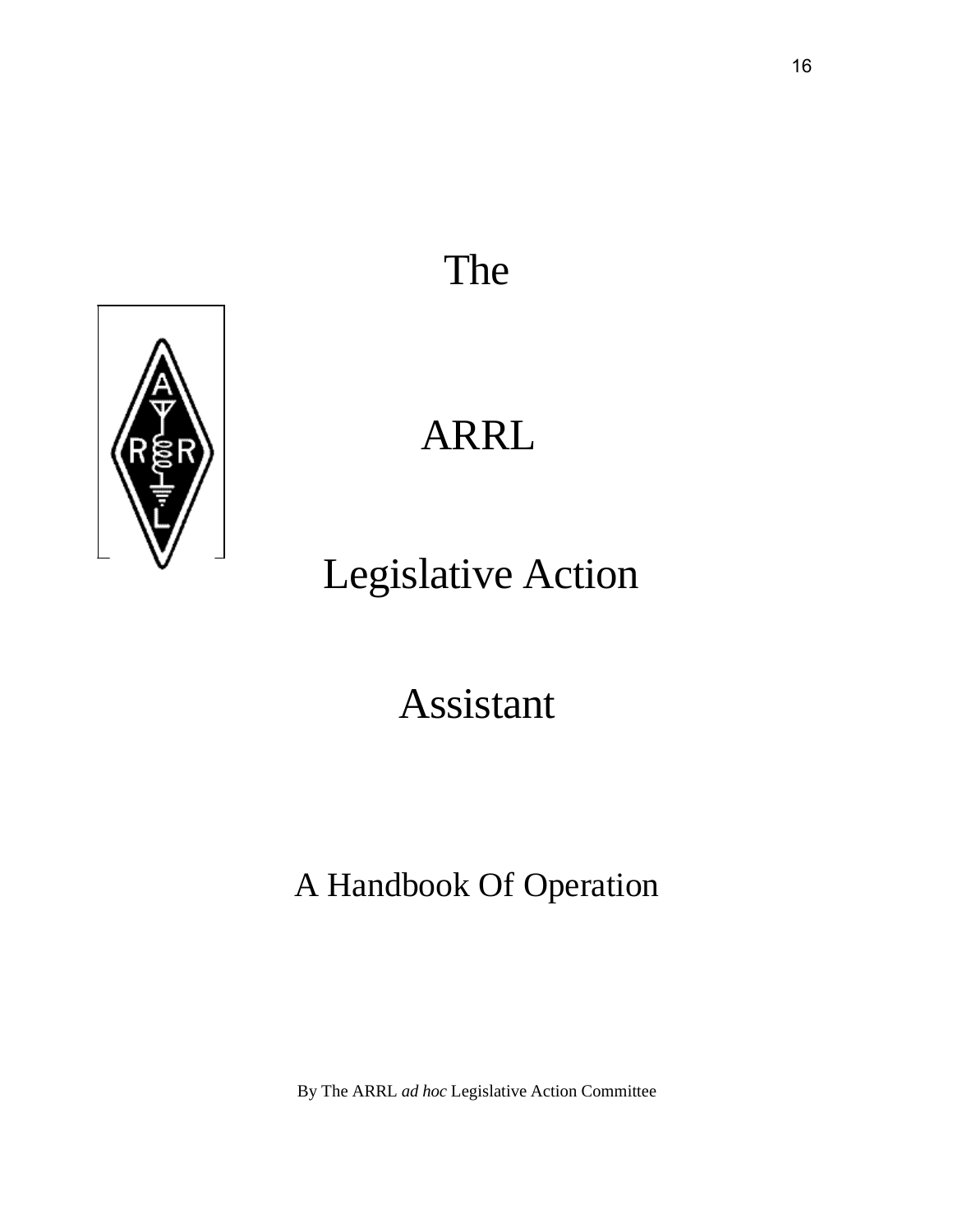#### **I. INTRODUCTION**

This handbook is provided to assist you as an ARRL Legislative Action Assistant (LAA) to understand better the task you have volunteered to perform on behalf of ARRL, Amateur Radio and the public we serve. As an LAA you will advocate (lobby for or against) Federal laws identified by the ARRL Board of Directors. This action will be designed to promote and protect Amateur Radio. This work will ultimately benefit the public.

The ARRL Legislative Action Program is intended to provide Amateur Radio with a coordinated, intelligent voice to promote Federal Legislation that affects Amateur Radio. As such, it is important that you always remember you are a representative of ARRL and the Amateur Radio community to the Federal Legislator you have volunteered to contact. The manner in which you perform your volunteer activities reflects not only on you, personally, but also on all hams. The success of the ARRL Legislative Action program will depend greatly on how well you follow the basic outline of the Program.

In fulfilling your duties as LAA, you are not expected to be an expert in law or electronics. Instead, you will be one of your Federal Legislator's valued resources who have personal knowledge regarding Amateur Radio and how it benefits the public. Do not feel badly if you are asked questions you cannot answer. If this occurs, make a note of them and the person who asked them, and offer to get answers for them. Note any questions that are brought up during the visit in your report. League experts will get the answers to you.

Please understand that in your official capacity as a LAA, you must not become involved in partisan politics. Partisan politics is when a person works for one party to win over another party or for one candidate to win over another candidate. ARRL is a tax-exempt organization as defined by the US Internal Revenue Code. As such, the League is prohibited from becoming involved in partisan politics. As a private individual, however, you can work on behalf of candidates and contribute to their or their party's campaign treasury if you choose. Simply be sure to keep your actions as an LAA and as a private citizen separated.

Working in the non-partisan political arena can be fun. You should expect to meet very interesting people. Enjoy your work on behalf of Amateur Radio.

#### **II. UNDERSTANDING THE PROCESS**

#### **A. Overview of the ARRL Legislative Action Program**

- 1. The ARRL Board of Directors, in consultation with the CEO, General Counsel and our Legislative consultant, determines the legislation we wish to effect and the strategy we will use to do this.
- 2. The Directors organize and oversee the Program in their respective Divisions. They may appoint a Division Legislative Action Chairperson (DLAC) to do this for them.
- 3. The Legislative Action Coordinator (LAC) is identified and appointed by the Director to manage legislative action activities in a state. The Director may appoint more than one LAC per state if this is necessary.
- 4. The Legislative Acton Assistant (LAA) is identified and appointed by the LAC with the concurrence of the Division Director. When directed to make contacts, LAAs visit Legislators or their aides in their offices in their home-district. LAAs are organized in teams of no more than three members. When necessary, fewer than three team members are acceptable.
- 5. When appropriate, all ARRL members in a District, state or, on occasion, the entire country will be requested to write to their Federal Legislators in support of targeted legislation.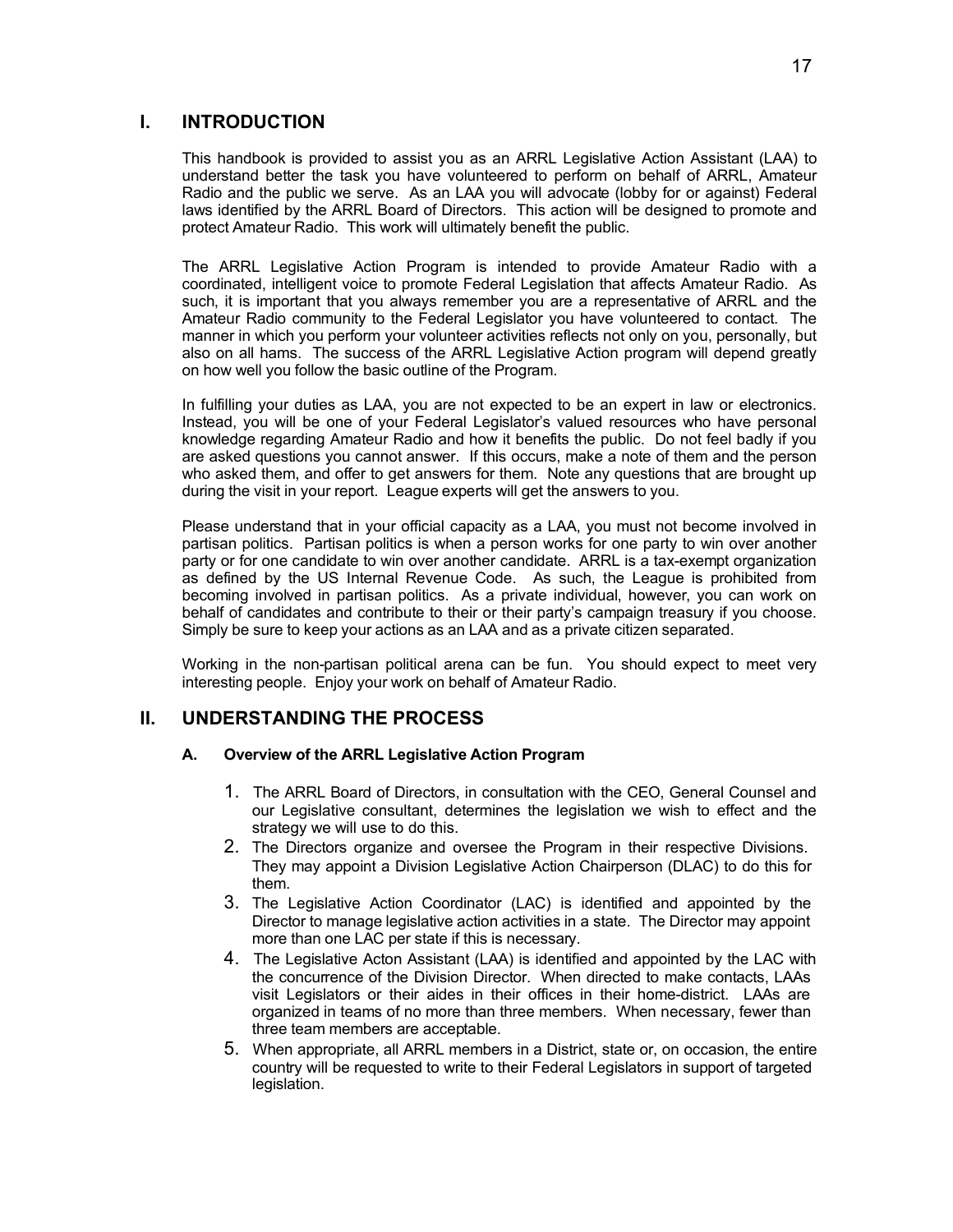#### **B. Who is responsible for organizing the ARRL Political Action Program?**

The ARRL Legislative Action Program was established in Minute 18 of the 26 January 2005 Annual Meeting of the ARRL Board of Directors. The ARRL Chief Executive Officer manages its day-to-day operation. The President oversees the Program and reports on its status and progress to the Executive Committee and the Board. Between Board meetings, the Executive Committee ensures that the policy of the Board, including policy related to this program, is followed. The ARRL Board of Directors determines the specific legislation we will effect. The ARRL General Counsel and the government relations (lobbying) firm the ARRL retains support the President, CEO and EC to develop strategies and timing for our actions.

#### *C. Who are the Players on the Government Team?*

*Throughout this Handbook, you will see references to Congressmen\*, Legislator, Member of Congress, US Senator, US Representative and Congressional Aide. These are the people you will be directed to visit in their offices in their home districts. These people are defined to mean:*

- *1. Congressman, Legislator, Member of Congress: These terms are interchangeable. The people are either members of the US House of Representatives (a US Representative) or the US Senator (a US Senator).*
- *2. US Senator: A person elected from a specific state to represent the voters of the state in the US Senate. There are two Senators for each US state.*
- *3. US Representative: A person elected from a specific Congressional District within a state to represent the voters of this District in the US House of Representatives. The number of Representatives for each state is determined from a formula that involves the total number of voters in the state.*
- *4. Congressional Aide: This is a person hired by a US Representative or a US Senator to assist the Congressman manage and operate his Congressional office. Aides are advisors to the Congressman who they support.*

*\*For simplicity sake, we will use male pronouns in referring to Congressmen and Congresswomen. The use of the words Congressman, his, etc. are a matter of expediency and historic means for referring to all Legislators regardless of their sex. We hope the use of this expediency does not cause problems for anyone.*

# *D. Why You Should Contact Your Member of Congress*

- 1. Federal Legislators frequently vote based upon their understanding of the wishes of their constituents. As a constituent, your opinion is important to them.
- 2. Because of their knowledge of communications, radio amateurs can serve as a valuable resource in an area of expertise Legislators and their staff often lack.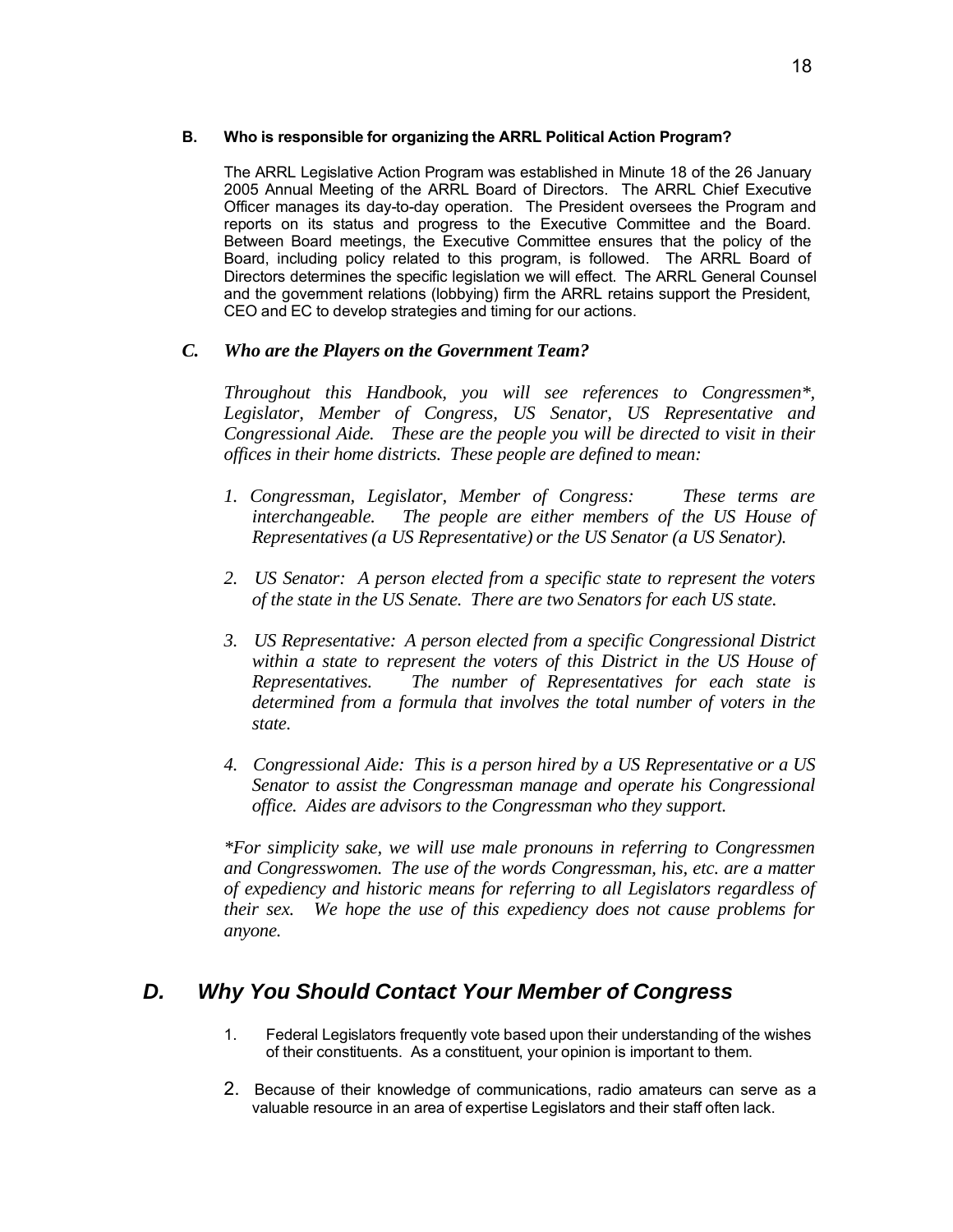Elected officials view their constituents as "resources" and want to hear from them. They need input from their constituents to gauge positions on a piece of legislation and determine how it will affect their district. Our input may also assist in determining how a Legislator will vote on an issue.

As a licensed Amateur Radio operator, you can provide a valuable resource to your member of Congress. The insight you offer as to how a particular piece of legislation may affect hams and the public could make the difference between whether or not the Congressman will support the position of Amateur Radio. Members of Congress do not have sufficient resources to allow for a full understanding of every issue that comes before them. Although they rely on staff members who are tasked with monitoring specific issues (such as telecommunications) each legislative assistant (aide) has a varying degree of knowledge of these issue areas.

More often than not, the knowledge Legislators have of Amateur Radio is fairly limited. Therefore, your combination of being a constituent and a federally licensed Amateur Radio operator can help make the difference by ensuring that your Congressman and staff receives the balanced information they need to make good decisions on Amateur Radio related legislation.

#### **E. The US Congress makes the laws of the country.**

Bills in the US House of Representatives begin with "H.B." Bills that originate in the US Senate start with "S." These are often referred to as "House Bill XXX" and "Senate Bill XXX."

When seeking support for a particular piece of legislation, make sure you refer to it by the correct designation. Ask your Representative to support "H.B." bills, only, and ask your Senator to support "S." legislation. The most common action we will probably ask you to take is to ask a US Representative or US Senator to "co-sponsor" a piece of legislation. The most basic fact you should have before contacting the Legislator is the proper number of the bill you wish to discuss. This small bit of information will make your call or e-mail much more efficient by making it possible for your Congressman and his staff to refer to the bill you are talking about most easily and correctly.

After a bill is introduced, it is referred to a committee for consideration by a select group of Representatives or Senators. The Congressmen who serve on each committee and subcommittee (and staff who work for each) have a particular expertise in the subject area and are able to give the legislation the proper scrutiny before the bill is presented to the full House or Senate for consideration.

Once a bill has been cleared by the committee, it moves either to the floor of the House or Senate for a vote by the full body. If it passes, it is then referred to the other legislative body (e.g. bills passed by the House of Representative will move to the Senate) for a similar round of consideration. If the bill is passed in both the House and the Senate, it is sent to the President to be signed into law.

A useful website for tracking legislation is http://thomas.loc.gov.

#### **F. What We May Ask Your Legislator to Do.**

ARRL will seek support of Federal legislation that furthers the cause of Amateur Radio and makes it possible to continue to serve the public. In general, the main functions of support your Congressional offices can provide to you as an Amateur Radio licensee are as follow: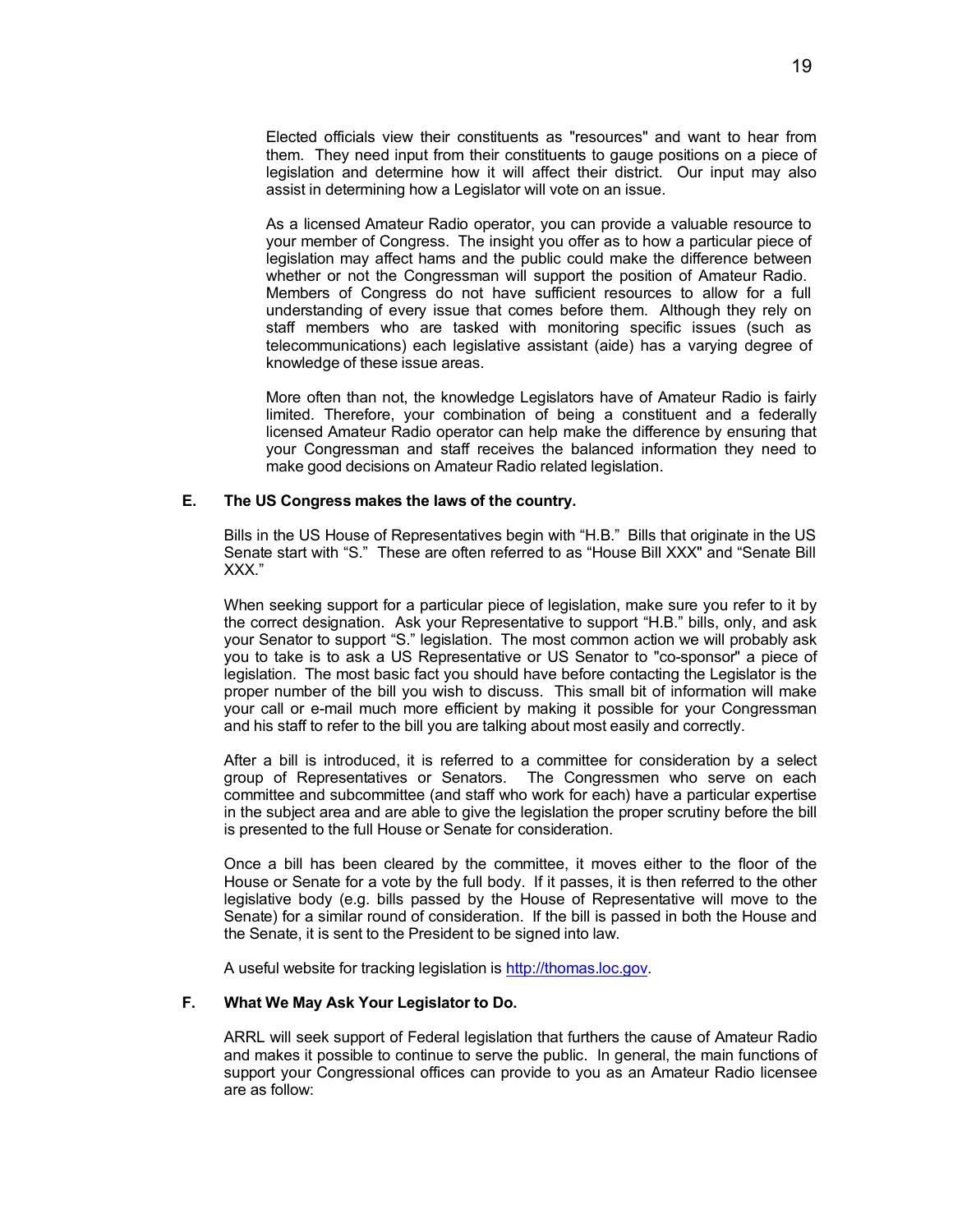- 1. Sponsor Federal legislation to change or create law.
- 2. Co-sponsor a piece of legislation pending before Congress (publicly support the legislation by adding their name to those backing the bill).
- 3. Vote for or against Federal legislation being considered by the House or Senate Committee on which they serve.
- 4. Vote for or against Federal legislation being considered on either the US House or Senate floor.
- 5. Assist with concerns or questions that we may have with Federal agencies, such as the FCC.

# **III. SCHEDULING A PERSONAL VISIT WITH A FEDERAL LEGISLATOR**

#### **A. Make an appointment in advance.**

A typical method for doing this is to telephone his office and request an appointment. Advise the aide you are a constituent of the Representative or Senator. Be prepared to explain briefly the topic of your visit, the approximate number of people who will come with you and the approximate length of time the meeting will require. Whether or not you get an appointment during this initial phone call, follow it with a letter that generally restates the purpose of the meeting, the number of people who will come with you and the length of time it will consume.

#### **B. Be firm, but don't be a pest.**

If you haven't received an appointment to meet with the Legislator or aide within a couple of weeks, telephone again and repeat the process.

#### **C. Know the background of the Legislator.**

Before you call your US Senator or Representative's office, it may be helpful to learn about him. You can do this by going to your Legislator's page on http://thomas.loc.gov and clicking on Biography at the top of the screen. Look for information that may show common interests between the Legislator and a member of your delegation that will be on hand for the visit. Don't worry if your Legislator belongs to a different political party from you. You will not be discussing partisan politics with him.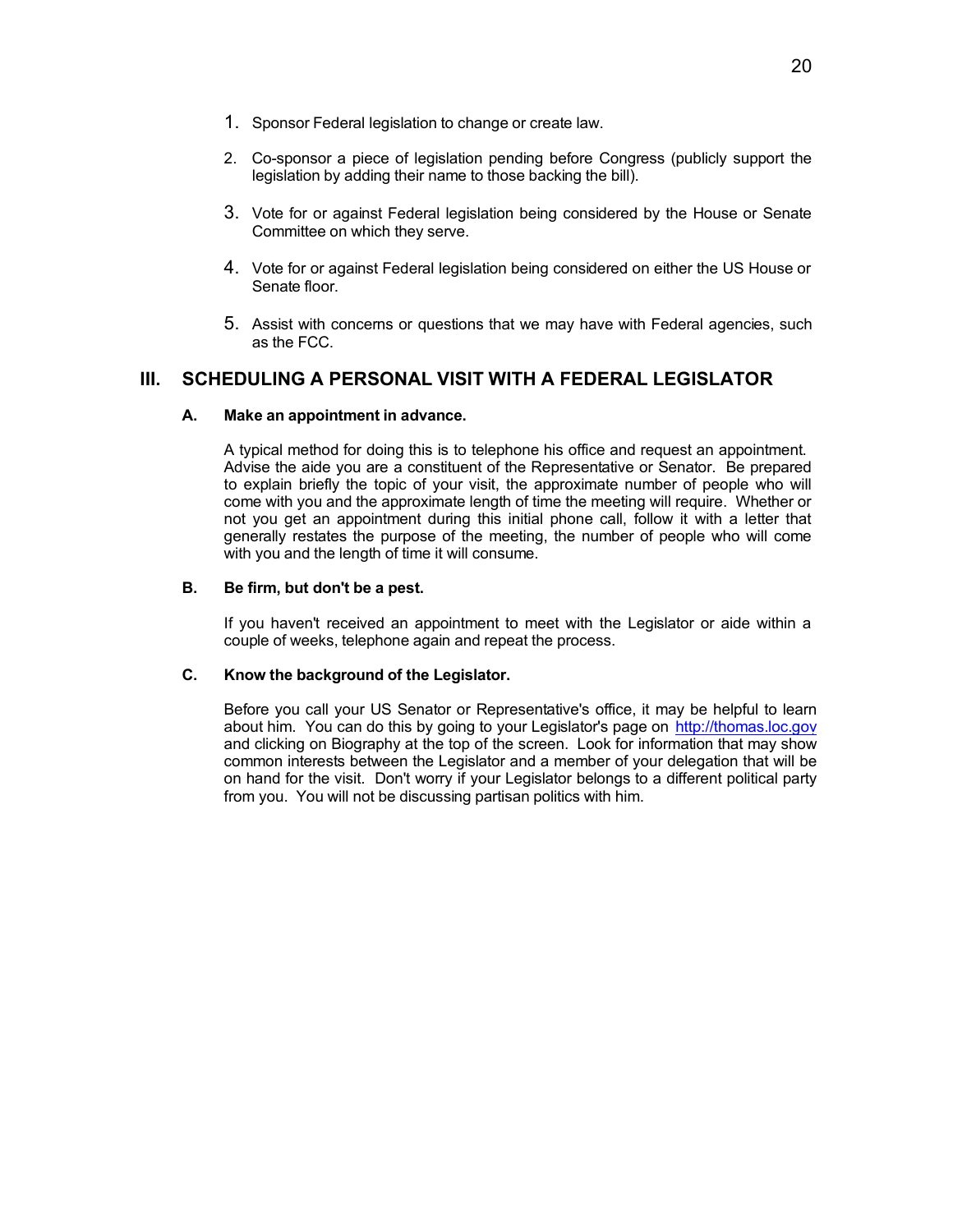#### **IV. PREPARING FOR A MEETING**

#### **A. Where do I get information to plan my visit?**

Background information for your visit will be prepared by the ARRL HQ staff. This will include information on US legislation you will be asked to discuss, material you will leave with the Congressman at the end of your visit, and forms you can use to report the results of your visit. The form can be found at the *Grassroots* area of the ARRL *Members Only* web site. (As an ARRL member, you can access the Members Only section of the ARRL.org web site. When the ARRL web site opens for you, click on *Members Only*. If you have not previously registered to use this area of the site, fill in the information requested to gain access. At the Members Only area, click on the *Grassroots* link in the column to the right of the screen.)

#### **B. When should you contact your Legislator?**

Make visits only when your Legislative Action Coordinator (LAC) asks you to make them. One major feature in our Legislative Action Program is that our effort needs to be coordinated if we are to realize greatest success. By coordinating the timing of visits and of sending letters to Legislators, and even by determining which Legislators to contact at which times, we maximize the value of our effort. Avoid the temptation to begin a campaign on behalf of a bill or a cause until you have been notified to take action. Pursuing legislative action is similar to a military campaign. Starting too soon or too late, or failing to deploy the proper resources at the proper time is likely to doom the campaign before it has begun. We need to bring the correct resources to bear on our legislative agenda at the proper time and with the proper Legislators as targets of our visits and letters.

The needed coordination will be provided through instructions from the ARRL Legislative Action Program management.

#### **C. You are not expected to be an expert . . . just a reasonably knowledgeable constituent.**

One of the best ways to make a useful and lasting impression with Legislators is to meet with them personally. Your US Congressmen likely spends at least a few weekends in his state or Congressional District every several weeks. During certain parts of the year (e.g. summer recess), Congressmen have an extended opportunity to work out of their offices in their state or District offices. Unlike "meet and greets" that occur during family trips to Washington, DC, this is a real opportunity to get quality face-to-face time with your elected officials. Realistically, though, it may be more likely that you will be able to meet with an aide to your Legislator instead of with the Legislator. This is acceptable, because it is the aide's job to pass information on to the Legislator.

When meeting in person with your Congressman or his aide, do not be nervous or feel intimidated. You are certainly going to offer him a great deal of education on the subject of Amateur Radio and how we amateurs serve the pubic. The Legislator will likely look forward to learning about its importance.

#### **D. Participants.**

You should certainly feel comfortable meeting on your own; however, the ARRL Legislative Action team approach is designed to perform best when a two or threemember team makes the visit. When the team consists of two or three members, the task of talking and presenting our position can be shared among the Team members.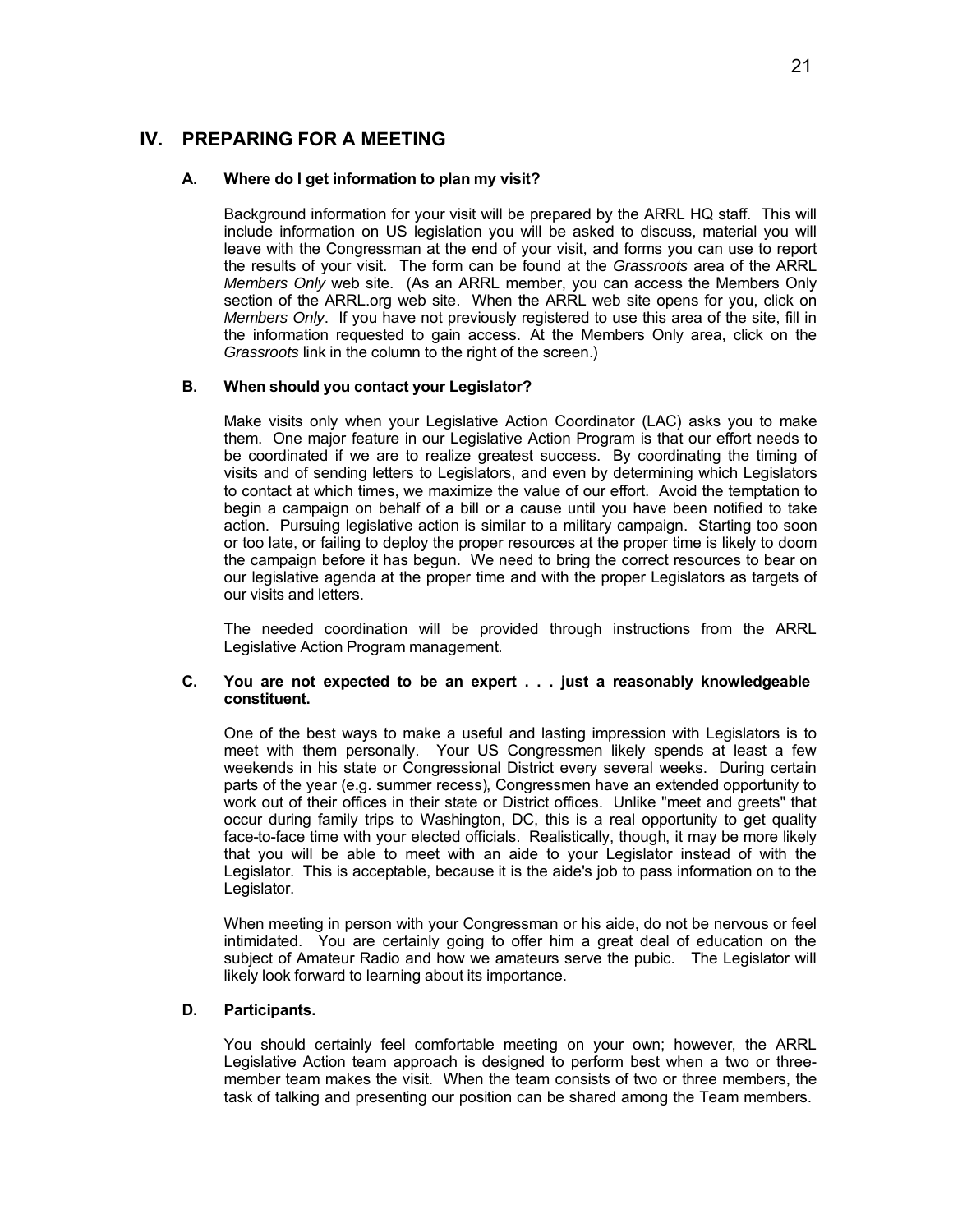Team members who are not doing the talking at a particular moment, should listen very carefully to questions and comments made by the Congressman or aide to detect preconceived ideas or unstated positions they may have. Follow up on the things you learn and also share this intelligence with our Washington DC team. To avoid confusion, there should typically be no more than three participants in a team.

- 1. Plan in advance who will speak and the approach you will use.
- 2. Plan what you wish to say to your Legislator or the aide. Try to keep the meeting focused on the topic you wish to discuss. You can find background information for your meeting on the ARRL web site under Members Only at the *Grassroots* link.

### **V. PRESENTING OUR CASE**

How you as a LAA fit in is simple. Your contact "back home" can be the key that opens your Congressman's door on Capitol Hill in Washington to our Washington team. Your visit demonstrates that people back home are interested in the legislation you discuss. The information you give to the Legislator gives him solid reasons for your interest. This makes it much more likely that he will be interested in talking about the topic more deeply when our ARRL Washington representatives pay a visit to his office on Capitol Hill.

#### **A. When you visit your Congressman.**

- 1. Tell the Congressman or aide whom you visit that you represent Amateur Radio operators in his district or state. Be sure to mention the number of amateurs in this district (i.e., the number of hams in the Congressional District if the Legislator is in the US House of Representatives, or the number of hams in the state if he is in the US Senate). These numbers generally represent the number of registered ham voters in the district. They are available from the *Grassroots* area of the ARRL web site.
- 2. Be brief but concise in your discussion. Congressmen and their aides are usually busy people who appreciate having meetings that are relatively brief and to the point.
- 3. Dress appropriately. As an ambassador of Amateur Radio to your Legislator, you need to show visibly that we are reliable people and that you respect the person you are visiting. Being neat, clean and well dressed is one way of making a proper impression. Your position requires dignity of dress and dignity of action. Similarly, speak with confidence and avoid extensive use of slang terms and ham radio jargon. What you wear will depend in part on where you live. One will not go wrong with dressing in typical business clothing; however, some offices in specific Districts may operate on a less formal basis and neat, casual attire will work well in these instances.
- 4. Avoid jargon. Very few people outside of the communications fields know or need to know the meaning of Yagi, DX, ragchew and other catchwords (jargon) we amateurs use regularly. If you must use a word or two of jargon, be certain their use adds to the discussion. Give a brief, easily understood explanation of their meanings.
- 5. Emphasize our positives of public service to legitimatize our request. Emphasize Amateur Radio's work to assist Red Cross, FEMA, Fire Department, etc. during tornadoes, floods and other emergencies that have occurred in your state or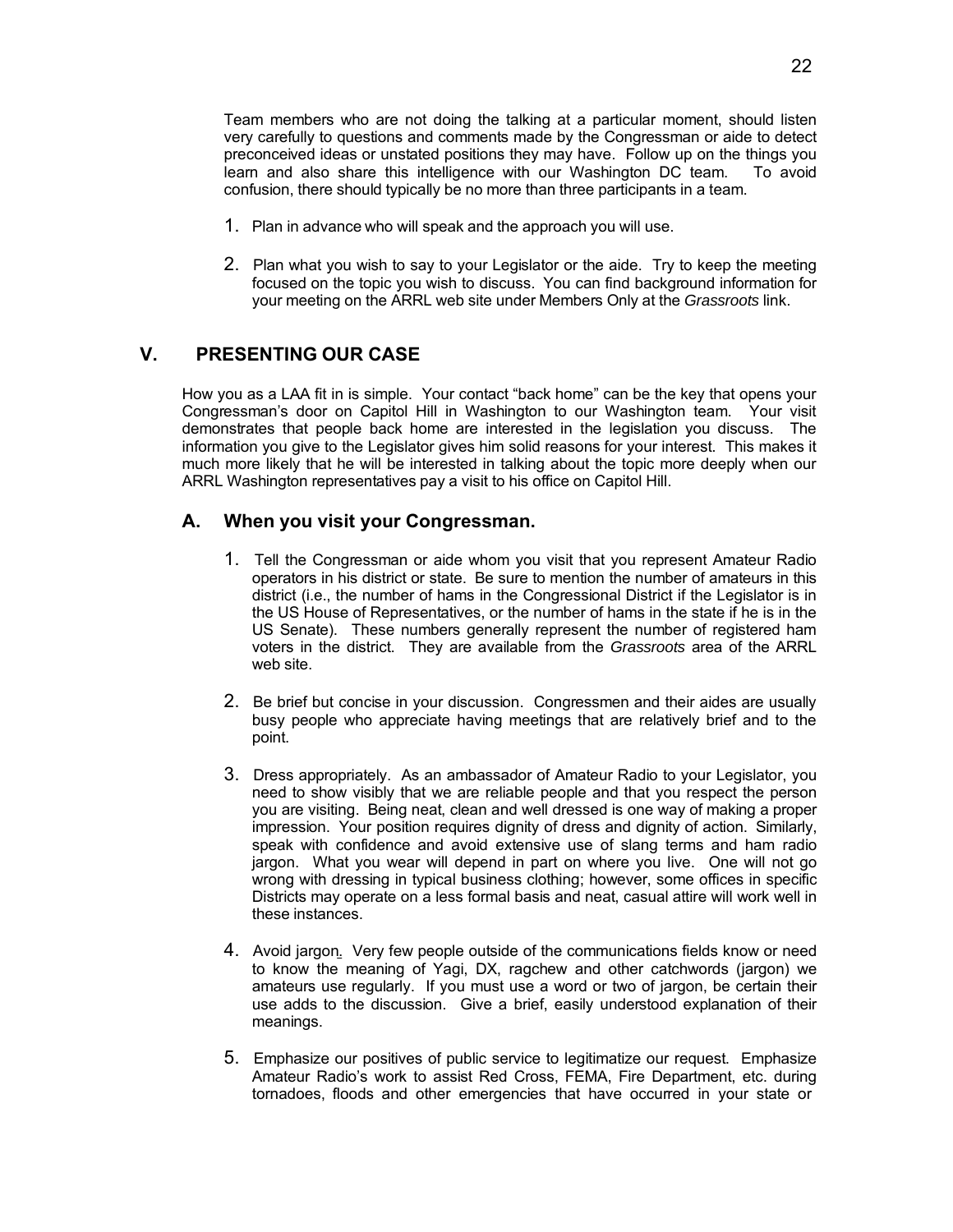locality. Do not focus on DXing, foxhunting and other phases of Amateur Radio that could be considered as frivolous by people outside of Amateur Radio unless the Legislator or aide asks about these subjects. Instead, use Amateur Radio's record in providing unique and timely service to the public when justifying our existence. Even if the Congressman asks about DXing or other of the more hobby aspects of Amateur Radio, be sure to describe these in terms of the training they provide for communicating in time of emergency.

#### **B. Leave Something Behind.**

Having a handout with a few key bullet points will help the Legislator focus on and understand the issue. Leave-behinds will generally be available to print out from the *Grassroots* link of Members Only*.* The video Amateur Radio Today is also excellent to use as leave-behind information. Each of these sources of information is concise and to-the-point. We need to remember that Congressmen and their staffs are usually inundated with material that is hard to follow and never gets read. Do not offer something that will not be useful. Handouts designed specifically for use with government officials will usually be found at the *Grassroots* link described under *Have a Plan*. Similarly, copies of Amateur Radio Today may be downloaded or ordered at http://www.arrl.org/ARToday/.

Try to keep the meeting focused as well. Federal Legislators are very busy and will appreciate a well-timed meeting.

#### **C. Get an answer before you leave.**

At the conclusion of your meeting ask for the Legislator's position on your issue.

#### **D. Say Thank You.**

As you leave the meeting thank the Congressman or aide for seeing you. After you return home be sure to have a member of your team send a brief note by US Mail that thanks the Congressman or aide for making time available for you to discuss and provide information on our issue to them. These two actions are common courtesy that should be observed. They also demonstrate maturity on your part and of Amateur Radio.

If your Member of Congress has agreed to support your request, express your and Amateur Radio's appreciation for this support.

#### **VI. AFTER THE MEETING**

#### **A. Keep in Touch.**

You have started a relationship with the Congressman or aide. Over the coming years you may ask for additional meetings on Amateur Radio related subjects. Depending upon the Legislator or aide, you could send greetings to him on special occasions (e.g., Christmas, New Year) and congratulate him for particular achievements (including committee assignments in Congress). In smaller communities in particular, you might find it appropriate and practical to "drop in" at the office simply to say hello occasionally. Maintaining a friendly relationship can prove very useful.

#### **B. Share What You Learn -- Keep the ARRL Informed.**

What you learn during your visit may be as important as the information you give.

When you make a contact with a Member of Congress or his staff, be sure to keep the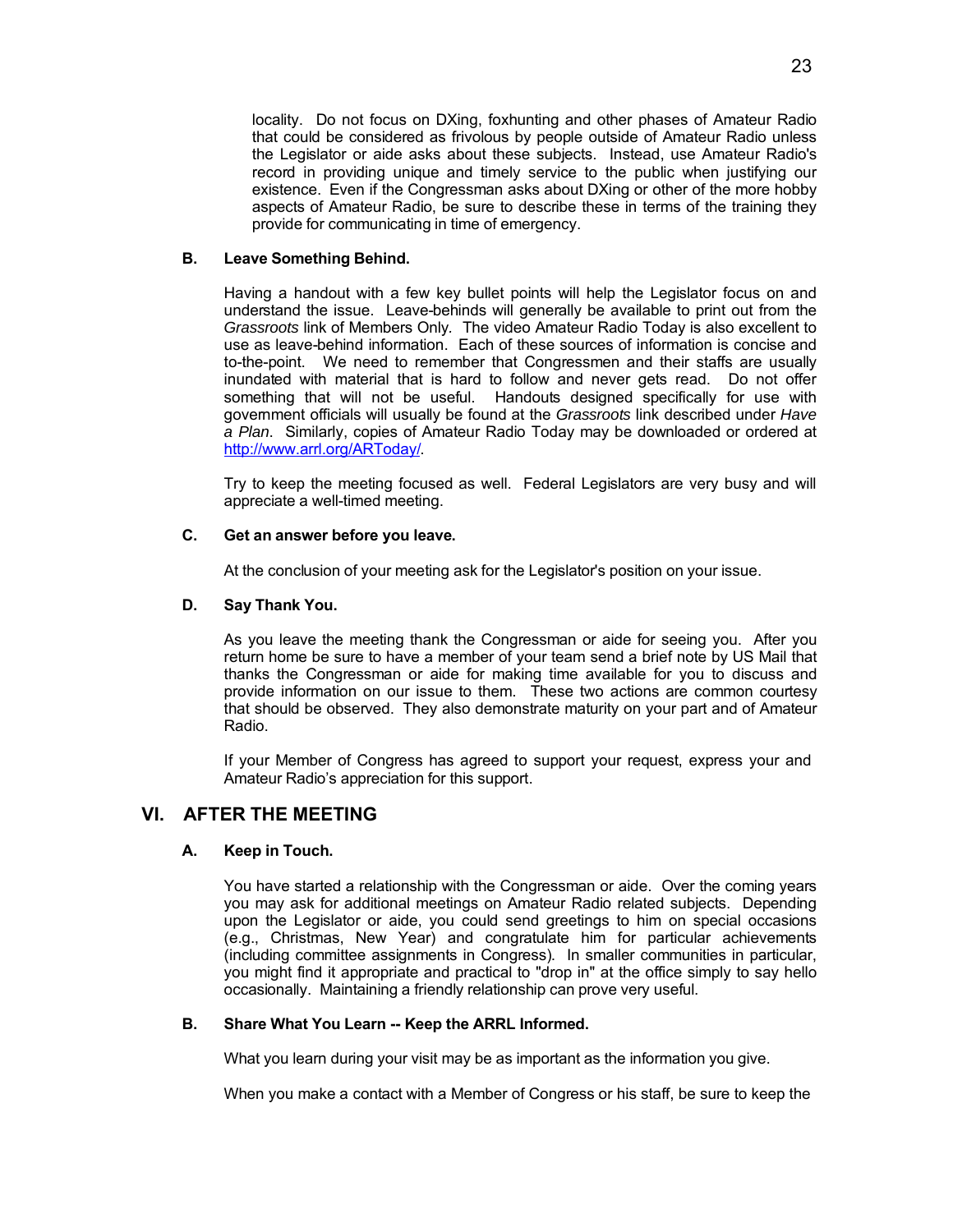ARRL informed. Relaying any responses you receive through your meetings may help the ARRL develop a more precise agenda concerning who needs to be contacted, the information we need to give them and how they should be targeted to gain their support for Amateur Radio. Please use the meeting report form you will find at *Grassroots* on the ARRL Members Only web area to keep management of the ARRL Legislative Action Program informed of the meeting you had with your Congressman or aide. In exchange, as legislative issues begin to move on Capitol Hill, information will be provided to you as to how best to communicate with your contacts.

#### **VII WHAT ABOUT STATE LEGISLATIVE ISSUES?**

#### **A. We've discussed the Federal Government, but who manages the state and local scene?**

We have discussed the ARRL organization for affecting Federal legislation, but what about effort to affect state and Local laws?

State and local issues fall under a separate ARRL program that has been in place since the position of State Government Liaison (SGL) was established at Minute 20 of the July 1982 Board Meeting. This program operates within the ARRL Field Organization and is directed by the Section Manager for each Section. The functions of the SGL are described at http://www.arrl.org/FandES/field/org/sgl.html.

#### **B. What About Cross-Involvement of Section and Federal legislative action people?**

There is no reason people who are appointed to positions in the ARRL Legislative Action Program cannot also be appointed to serve in the state and local program that is managed by the SMs. Similarly, SGLs and other appointees in the state and local program may be appointed to positions in the Federal program. For example, it may make total sense to have the same person serve as LAC and SGL in a state. In doing this, the appointee will have two, separate management chains to work through. The basic requirement for participating in both of the programs simultaneously is that the Director/DLAC, LAC and SM(s) as well as the appointee all agree they can work cooperatively to benefit the two programs.

# **VIII. WHO IS ELIGIBLE TO PARTICIPATE?**

Amateurs who are appointed to participate in the ARRL Legislative Action Program must be ARRL members. This is because of the tax-exempt status of the League. The ARRL, as is true of all CFR 501(c)(3) organizations, is allowed to work freely to educate its members on legislative issues of importance to them. We are limited; however, in the amount of effort we can devote directly to educating nonmembers. It is too cumbersome to maintain the records necessary to demonstrate to the IRS that we have not exceeded the maximum limit of effort if we were to choose to work directly with nonmembers; therefore, appointment to a position in the program is restricted to ARRL members.

**Factoid: Hiram Percy Maxim, W1AW, was the first lobbyist for ARRL. At the end of WW I, the Navy Department was given control of wireless communications for the US. It did not want Amateur Radio operating to resume. Hiram, along with a group of his friends, went to Washington to lobby throughout the government on behalf of Amateur Radio. Their work led to Amateur Radio being allowed to resume operating on 1 October 1919. Since the day of OM Maxim, ARRL has conducted a steady although often-invisible program of "advocating" or "lobbying" on behalf of Amateur Radio.**